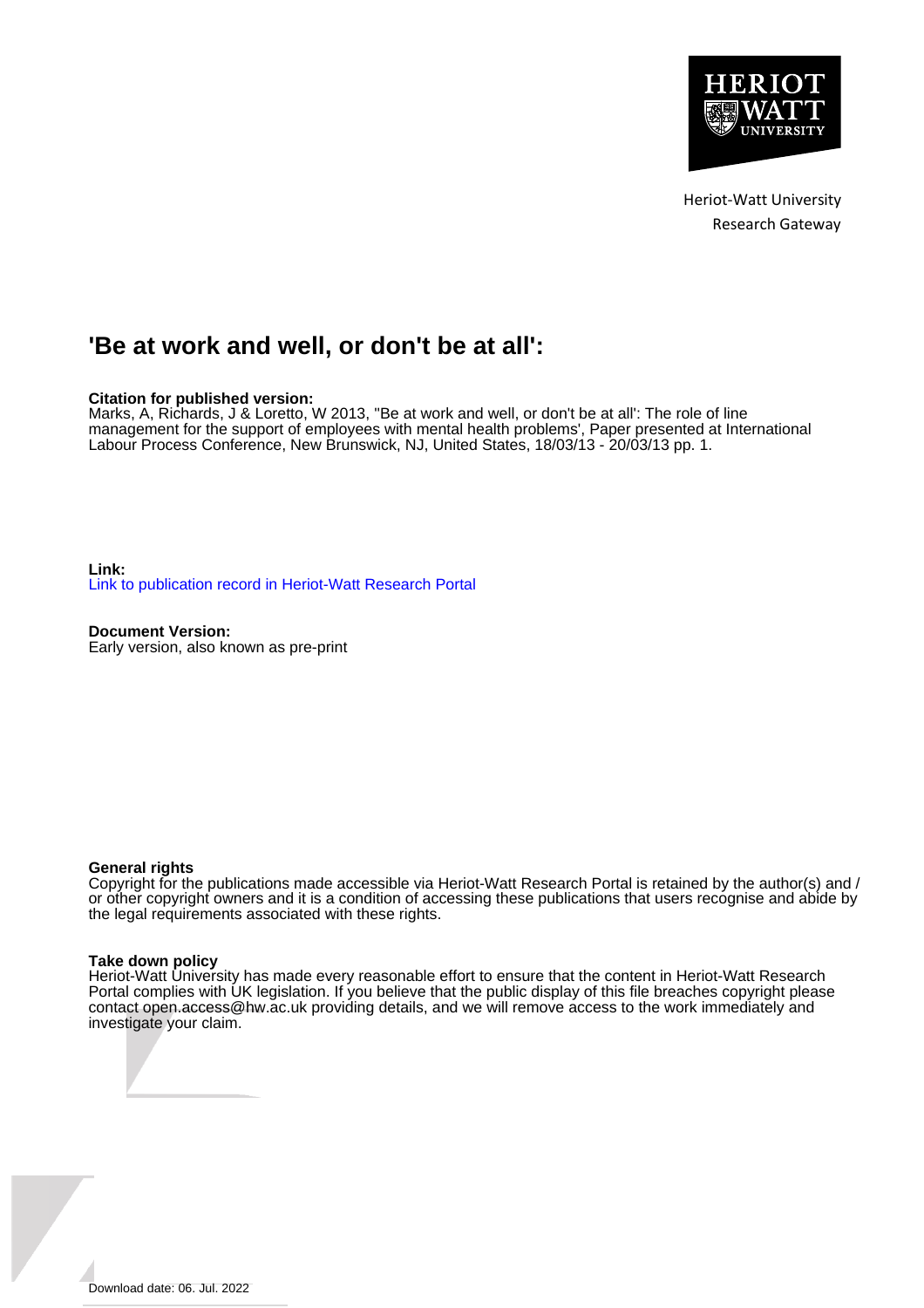'Be at work and well, or don't be at all': The role of line management for the support of employees with mental health problems.

# **Abigail Marks and James Richards, Centre for Research of on Work and Wellbeing, Heriot-Watt University, Edinburgh.**

# **Wendy Loretto, The University of Edinburgh**

# **Presented to 31st International Labour Process Conference, Rutgers University, New Jersey, USA: 18-20 March 2013**

# **Introduction**

The vast majority of research that examines the relationship between work and mental health emerges from occupational psychology and focuses on the characteristics of work that predict employee wellbeing (e.g. Warr, 1987; Kahn and Byosiere, 1991). This body of work has an implied agenda suggesting that the appropriate 'management' of mental health will maximise output and efficiency. Moreover, such work has tended to rely on psychological rather than psychiatric definitions of mental health which means that a focus on stress in the workplace are often conceptually confused with severe issues of mental illness.

There is therefore, a dearth of work looking at the real experience of employment for people with mental health problems and examining the barriers that they face and potential for support. In part, academic research is often driven by a critique of practitioner priorities and with Human Resource Management Programmes and publications distressingly deficient in their addressing of mental health there has been a limited impetus to undertake research in the area. The management of mental health is often argued to be the domain of Employee Assistance Programmes, yet the reality is that only larger employers have access to such facilities and even those that do often have low take up from people with mental health problems (Schott, 1999). All these factors have led to almost no research in the area from a labour process or sociological perspective. With a lifetime risk of mental health problems in the UK currently standing at 1 in 4, then the lack of research in the management of employees with mental health problems is remiss.

This paper will report on data from a project funded by the Scottish Association for Mental Health, consisting of 254 survey responses of individuals in employment who have or recently had a mental health problems and 38 semi-structured interviews with participants who have, or have had, ongoing mental health problems. Participants came from a wide range of employment sectors and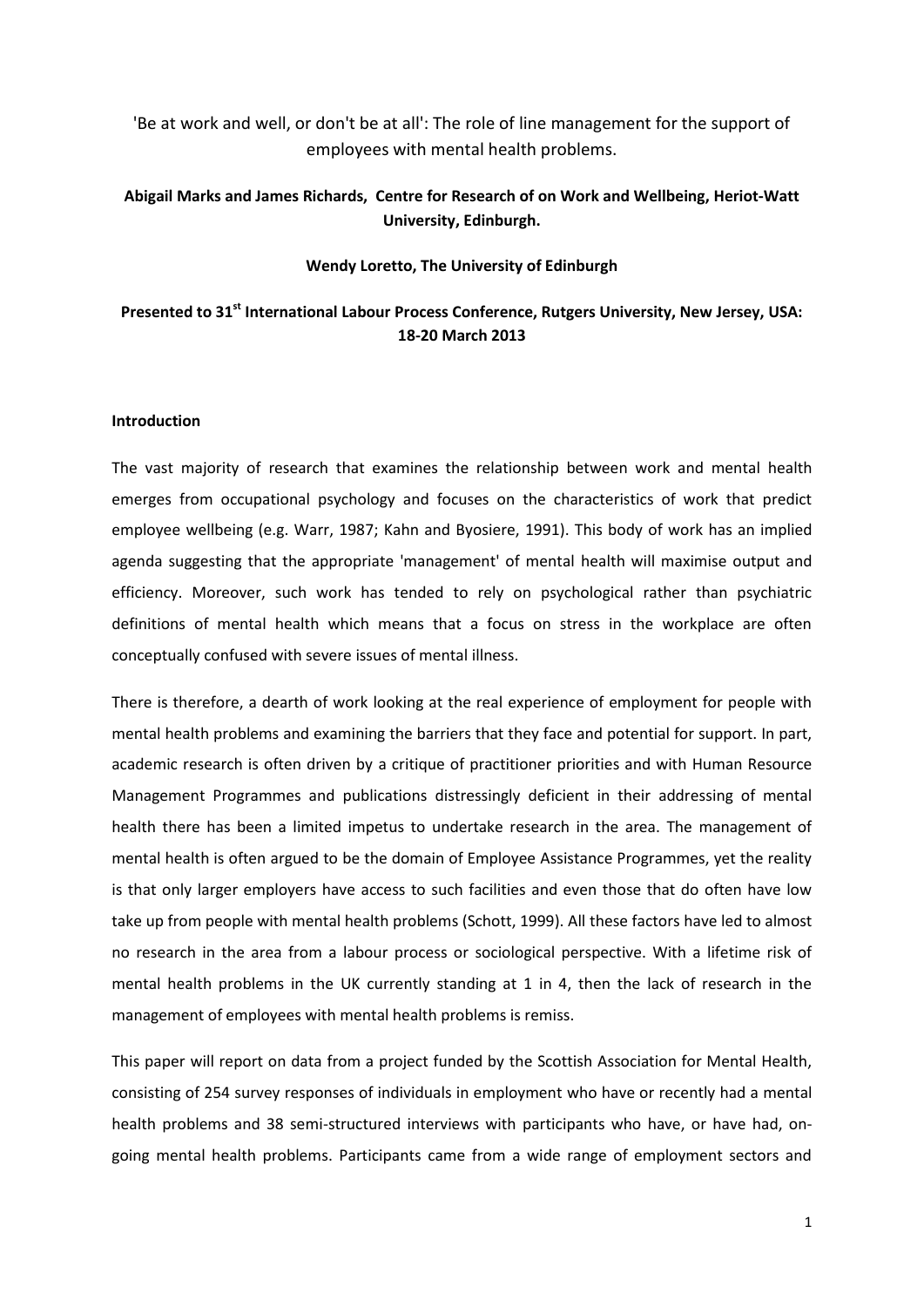crossed socio-economic groupings. The majority of participants in this study were affected by depression or anxiety disorders with just under 30 per cent citing work as *the* (or *a)* causal factor of their illness. The focus of this paper is the role that line managers play for people with mental health problems. Employers until now have tended to take the view that work is not an aetiological factor in mental illness, and that therefore neither research nor appropriate action is required. However, whether or not work is a potent cause of mental illness, the sheer prevalence of mental disorders in employees makes it a pressing issue in its own right (Jenkins, 1993).

This paper starts by looking at the stigmatisation of and incidence of mental health and of those with mental health problems at work. We then go on to look at the role of the line manager and how they have a significant impact on the management of individuals with illnesses and disabilities. After discussing the methods of data collection we report on the findings of the study. Much of this section focuses on the voices of our participants. The process of disclosure at work was often viewed as a negative experience because of the hostility and inertia on the part of line management. As line management were generally cited as the first contact for return to work, their handling of the situation was crucial in terms of the sustainability of employment. In some of the better cases, line managers were central to the success of formal initiatives such as time off for counselling appointments or the support for flexible working. However, in many situations, line managers were not only unsupportive of employees but used an individual's mental health problems to discriminate against them and in the worst case scenarios participants suggested that they had been dismissed because of their health problems. Line managers' reactions were frequently based on ignorance of mental health conditions and often led to inappropriate responses or avoidance of addressing the issue with employees. Recommendations arising from this research focus not just on improving awareness among and training for line managers, but also thinking about ways in which responsibilities can be shared, both with the employees themselves, and also with wider support mechanisms such as GPs and specialist mental health services. The effective management of mental health at work is becoming an increasingly important issue for discussion with increasing prevalence in the general population, in addition to the pressures presented by the 'Work Programme' in the UK in imposing employment on a number of vulnerable groups.

# **Mental Health and Work**

There is growing discussion of the global impact of mental illness. Indeed, it has been noted that five out of the ten more common causes of disease and disability worldwide is due to mental health problems (Melzer et al., 2004). Importantly, mental health problems transect age, gender, income and social class and issues associated with mental health appear to be increasing over time (Tse,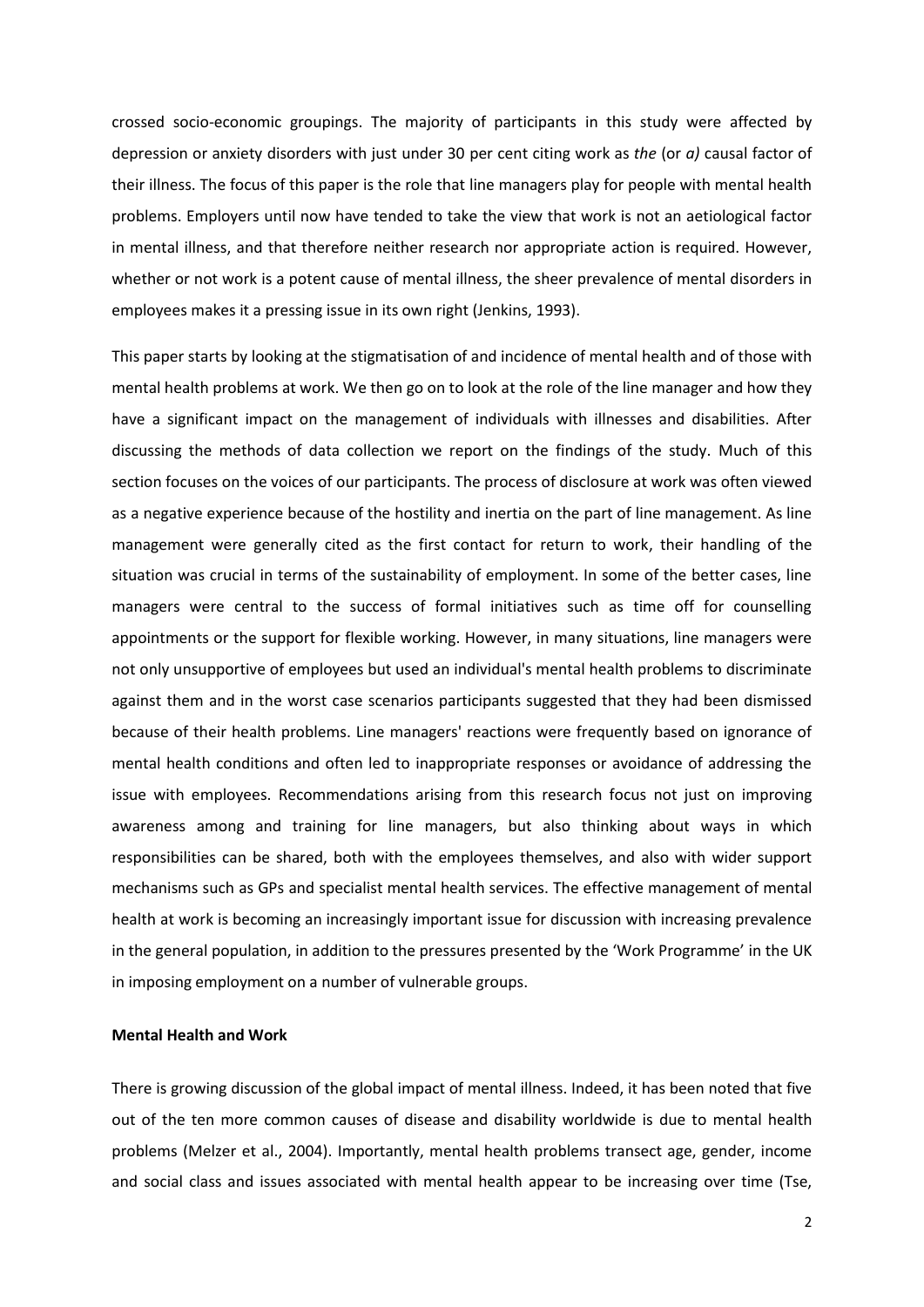2004). In 1993, the Department of Health and the Confederation of British Industry estimated that between fifteen and thirty per cent of the UK population will experience some type of mental health problem during their working life and it has been suggested that at any one time twenty per cent of the UK population and one sixth of the UK's working population is managing a mental health problem (ONS, 2001; 2007).

Individuals with mental health problems confront significant hurdles in obtaining equal treatment and specifically face attitudinal barriers that lead to social exclusion (Boardman, 2011). Such exclusion exacerbates existing issues and goes hand with the social stigmatization of mental illness (Baldwin and Marcus, 2006). As such, social inclusion through appropriate employment can be key to the success of the management of a mental health problem. Work is at the very core of contemporary life for many and frequently offers financial stability, social identity and engagement within a community. Whilst it is difficult to be specific about the value of employment to good mental health, it can be argued that for some, inclusion in the labour market can improve selfesteem (Scheider and Bramley, 2008). Yet, not only do workplaces frequently deny any causal influence on employees' mental health they often aggravate problems by inappropriate handling of psychological and psychiatric disorders and at worst poor treatment of those with mental health problems can lead to redundancy or dismissal (Hallier and Lyon, 1996).

One of the reasons for discrimination against employees with mental illness is the stigmatisation of psychiatric disorders. Major and O'Brien (2005), suggest that stigma is a response to collective habitation which cause individuals with specific attributes to be excluded (or stigmatised). There are many accounts of people with mental illness being ostracized and stigmatised within society. Historically, mental illness represented a 'possessed' individual (Kinzie, 2000). Yet, despite a supposedly more illuminated society and vast progress in medical research, mental illness is still considered one of the most stigmatized and discriminated against medical conditions (Alexander and Link, 2003)

A study in America of 2000 people with a mental illness found that 53 per cent disclosed incidents of discrimination and that key domain for this discrimination was at work (51 per cent) (Corrigan, 2003). Consequently, employees with mental health problems are reluctant to disclose their condition at work which limits the capacity of an employer to make appropriate workplace accommodation. Other research has noted that working with employees who have a mental health problem is often very difficult for managers and frequently becomes a weakness for even the most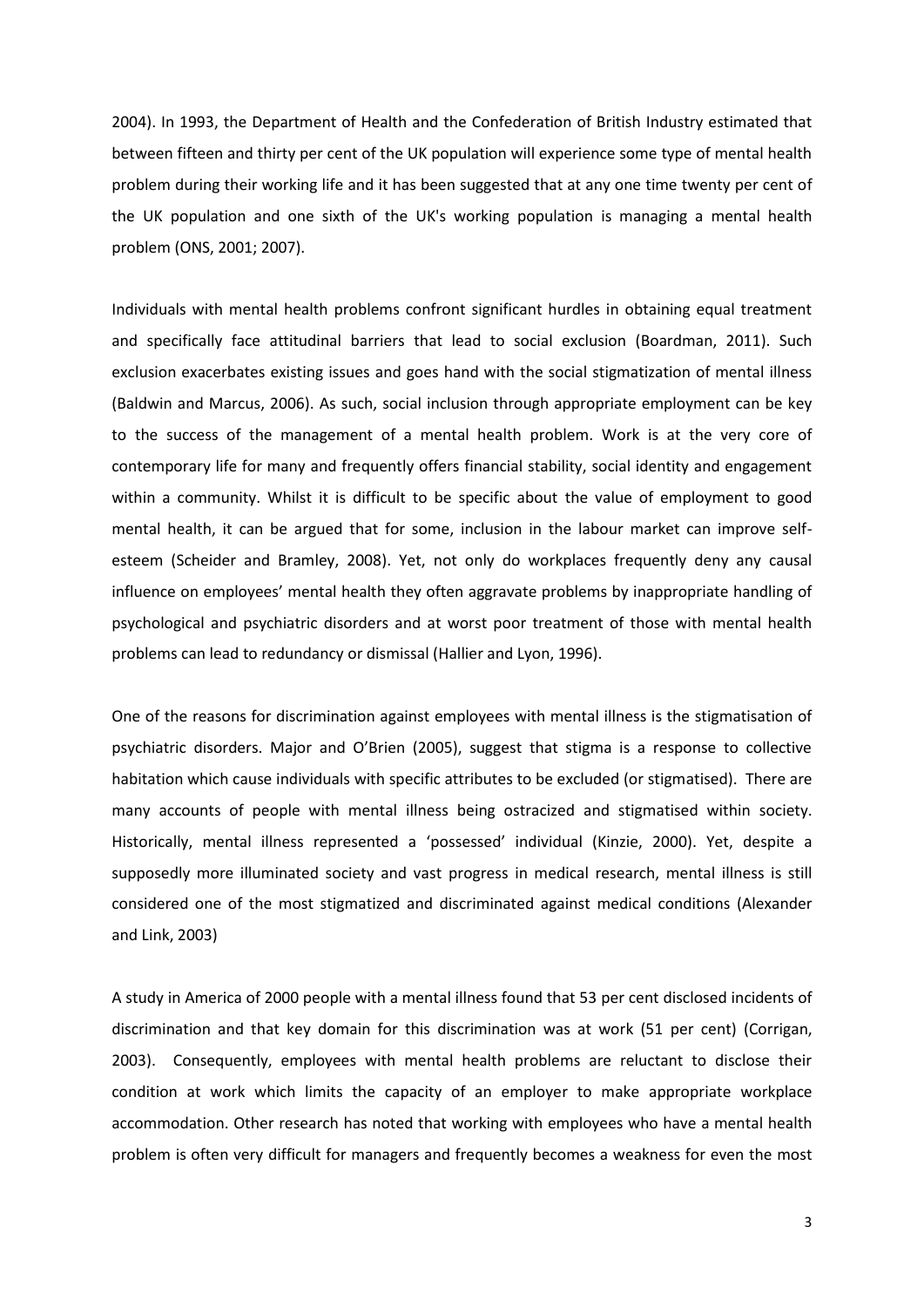competent manager (Schott 1999). For the most part, it is the line manager that holds the direct responsibility for managing an employee with an on-going health problem (Shift, 2009).

#### **The Role of the Contemporary Line Manager**

There is no absolute consensus on what sets apart and makes the role of the line manager distinct from other management roles, such as that of a supervisor or middle manager. However, as Sims et al (2001) suggest, what usually defines contemporary line management is the responsibility for employees who are typically non-managerial, and the line manager is usually responsible for accomplishing goals set at a higher organisational level by directing employees working for them. What also defines contemporary line management centres on the impact of the external environment on such practice. For instance, it has been suggested that the nature of line management has changed since the advent of the 'new economy', with new external pressures leading to 'lean' or 'flatter' management structures. Consequently, pressures to make management systems more efficient have led to line managers taking on more middle-management roles, the sharing of business management responsibilities with middle managers, as well as a greater concentration on routine supervision (Hale, 2005).

There is reasonable evidence to suggest that the role of a line manager is increasingly characterised by an involvement in front-line HRM-related activities. Indeed, a quick literature search suggests the devolution of HRM policy and practice to line management commands a relatively wide and expansive body of literature . Purcell and Hutchinson (2007) believe a key role of line managers is to bring HRM policies to life, particularly in terms of improving performance through teams and individual employees. Thornhill and Saunders (1998) argue that an over-arching pressure for the devolution of HRM activities to line managers arises out of downward pressures to increase productivity and how line managers can play a key part in nurturing front-line employee attitudes towards quality initiatives. Larsen and Brewster (2003) suggest that the growth in responsibility for HRM activities is related to the wider trend of managing through cost-centres; the need to link HRM with day-to-day management; the need for businesses to increasingly identify with customers and the pressures to make quicker decisions. Kuvaas and Dysvik (2007) point out the importance of line managers in HRM practice as they are seen to be best able influence how such practices are perceived by front-line employees. Renwick (2003), moreover, suggests line manager involvement in HRM activities is not something demanded by line managers and instead an expectation imposed upon them by senior managers. Overall, there is a suggestion that the impetus to widen the role of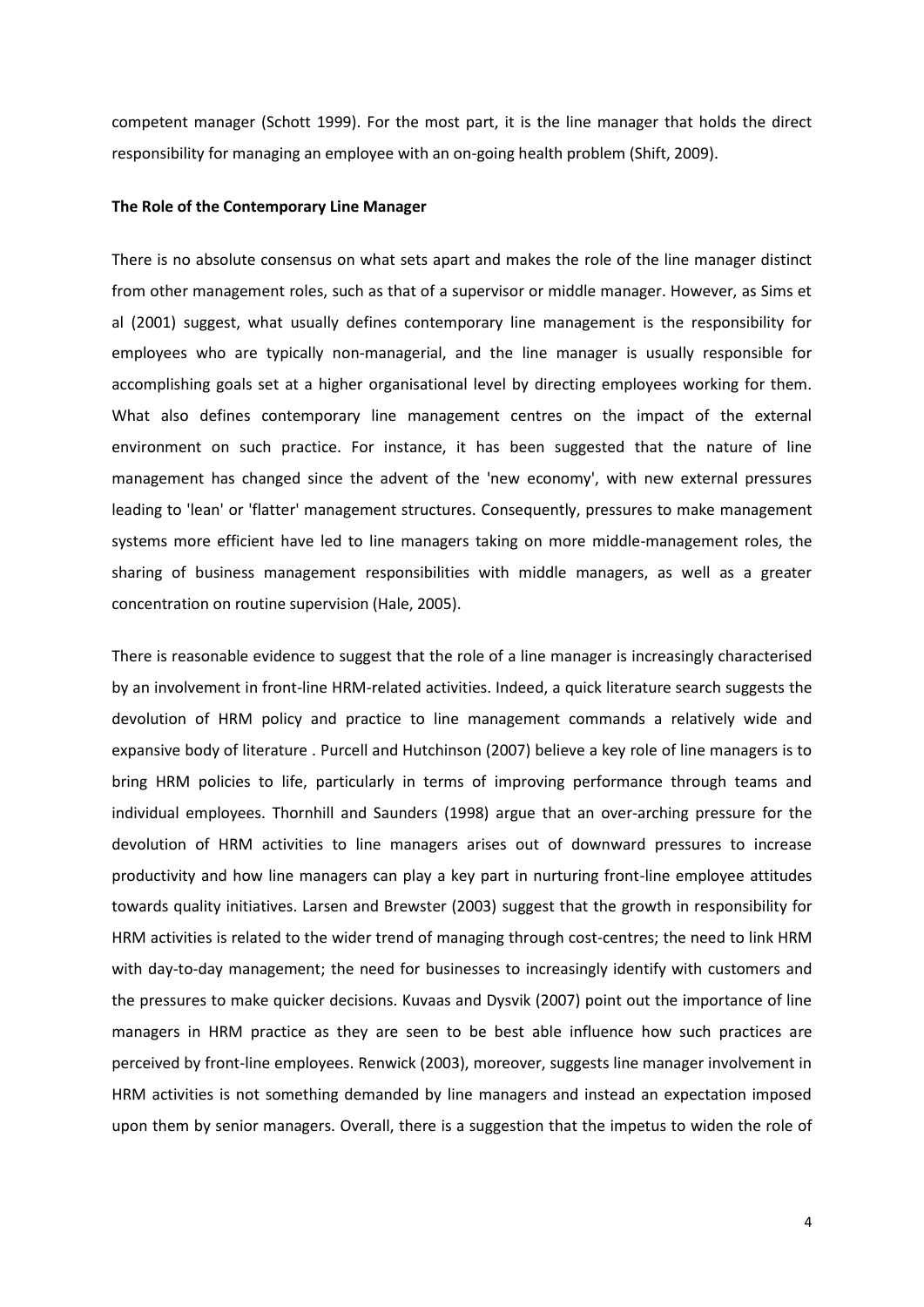the line manager to include HRM activities arises from pressures to channel employee-orientated organisational productivity initiatives through the managerial chain of command.

Whilst there is a broad body of literature on the impact of devolving HRM activities on for example managing diversity (Sims et al, 2001), counselling employees (Nixon and Carroll, 1994), prevention of sexual harassment (Thomann and Strickland, 1990), human resource development (Beattie, 2006), work-life balance initiatives (Dick and Hyde, 2007; McCarthy et al, 2010) and supporting older workers (Leisink and Knies, 2011). There is a limited body of work on the role of managers in supporting workers with illnesses or disabilities.

However, from the limited literature that is available we can see the centrality of the line manager in supporting employees with mental health problems. This is helpfully encapsulated by this quote by Shift (2009, p. 1):

A supportive, responsive and inspiring line manager who works to understand the needs of employees can make an enormous difference to the individual whilst also helping to break down the stigma and discrimination barrier surrounding mental health issues... Line managers are unique in workplace support structures because they are constantly in contact with the employees for whom they are responsible. They are therefore able to identify problems early, before they manifest in sickness absence. Early intervention by a line manager can restore an employee's confidence thus strengthening their mental health, and protecting them from potentially damaging long term sickness absence.

Further, Sainsbury et al (2008) highlight how line managers can make a positive difference by making minor adjustments to the employee's work schedule, such as allowing an employee to commence work when there is less demand expected of the employee. Munir et al (2009), moreover, believe that line managers can play an important part in supporting employee self-efficacy. In other words, line managers can support the employee in taking the lead in terms of suggesting reasonable adjustments, taking medication and managing symptoms at work.

Arguments as to why line managers provide inadequate levels of support for employees with an illness or disability varies somewhat. Cunningham et al (2004) found line managers to be stymied in attempts to better manage employees with disabilities because of weaknesses in training, lack of support for the manager themselves. Importantly, both Sainsbury et al (2008) and Cunningham et al (2004) noted that there was often a conflict for line manager between having to ensure the

5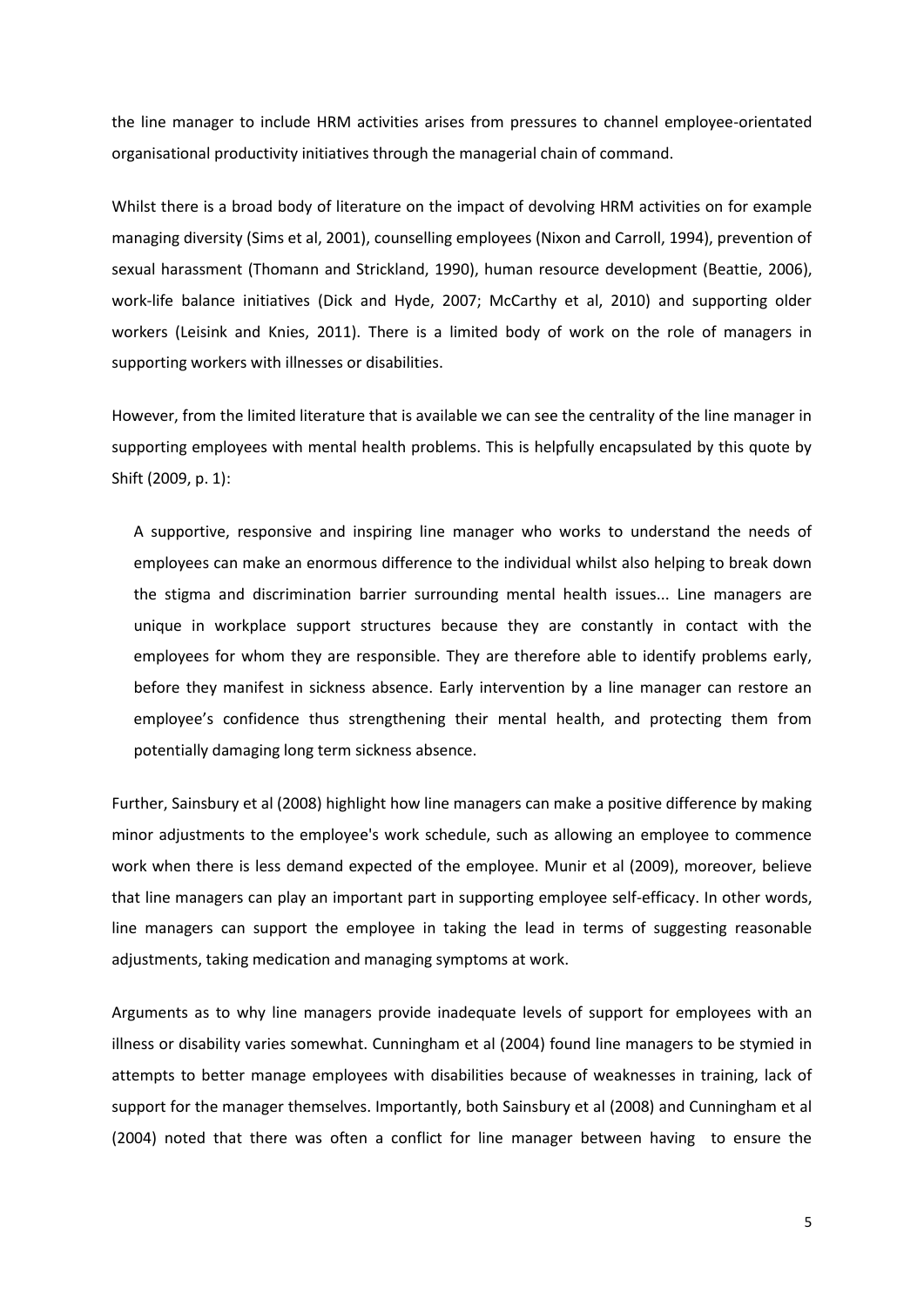achievement their unit's targets and maintaining good relationships with individual employees which often undermined most basic attempt to support an employee with a disability or illness.

While the inherently contradictory nature of line management has been widely documented and evidently situated in a discourse surrounding the rational response of organisations to external competitive pressures, the focus of the vast majority of studies that inform such debates seem bereft of subjects' accounts of line managers under devolved HRM regimes. Particularly apparent is a deficit of knowledge in relation to subjects' with health problems or disability issues accounts of line management under devolved HRM regimes

## **Research Design and Methods**

A mixed-methods research design collecting both quantitative and qualitative data was adopted for this research. The survey was used to gather data from a range of employees in Scotland to ascertain the prevalence and nature of mental health problems and to gather information about a range of workplace experiences in the management of mental health. Interviews with a cross section of employees who had experienced mental health problems was designed to provide a more holistic insight into the lived experiences of working while at the same time experiencing or developing a mental health problem. The interviews were carried out in autumn 2011 and winter 2011/12. The survey data was collected between autumn 2011 and autumn 2012.

The survey was distributed widely through, for example, the Scottish branches of the Chartered Institute of Personnel and Development (CIPD) and via supporters of SAMH's '*Dismissed*' campaign. By autumn 2012 there were 366 respondents to the survey of those 254 stated that they had mental health problems. It is the data from these 254 respondents that is reported in this paper. The survey asked people about support for their problems (both organisational and other), the impact of their mental health problems on work and on relationships with mangers and colleagues.

Of the 254 survey respondents with mental health problems, three-quarters respondents worked either in the public sector or third sector. Eighty per cent were female which may reflect both the sectors of employment, the propensity of women to respond to surveys as well as the higher prevalence of some mental health problems in women (NHS, 2009). In terms of age, the majority were aged 40 or older. Forty seven per cent of survey participants described themselves as working class and fifty per cent as middle class, while 61 per cent of survey participants had an undergraduate degree or higher qualification. Full demographic details of the survey participants are shown in Table 1.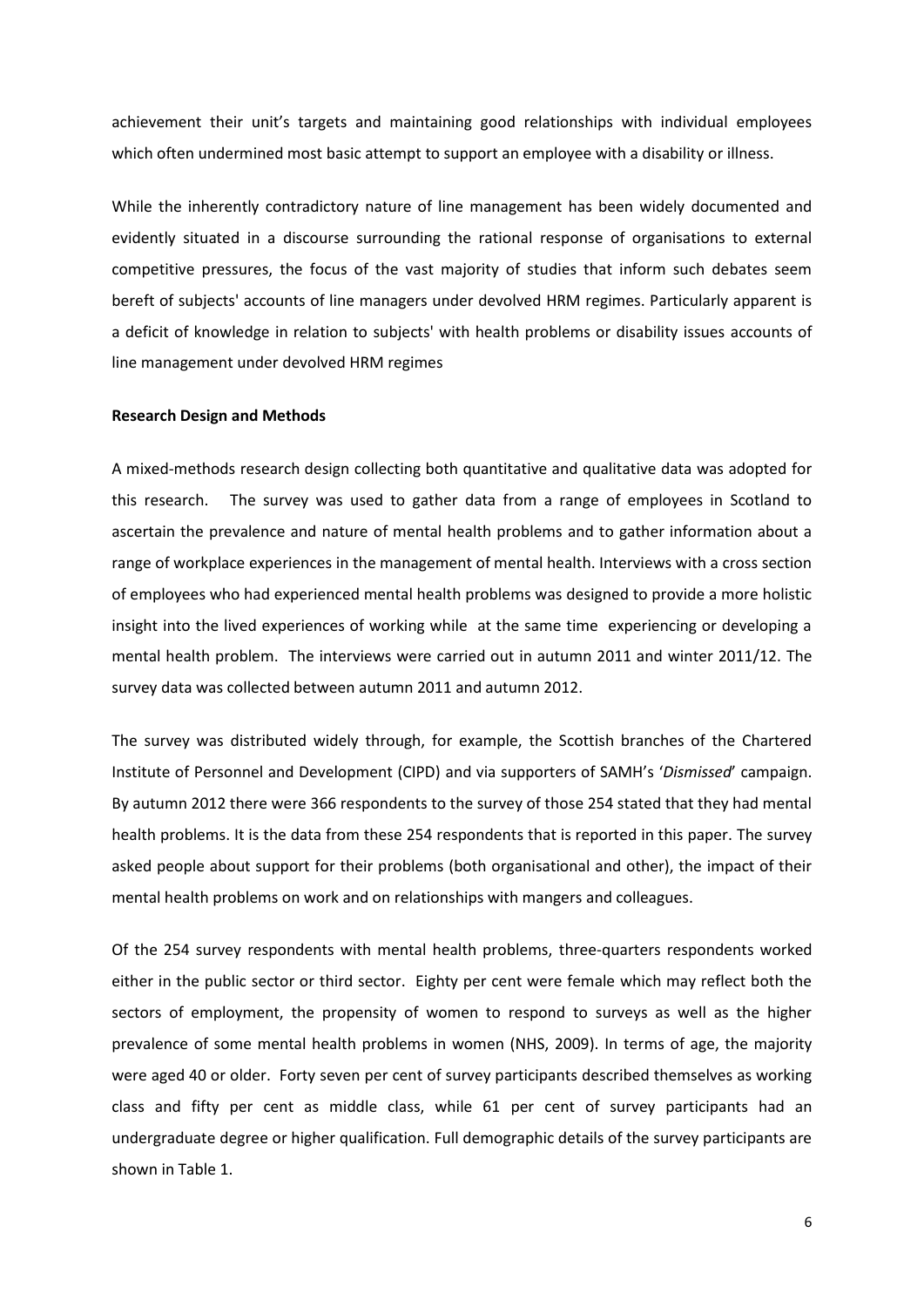| SOCIO-DEMOGRAHIC CHARACTERISTIC | PER CENT |
|---------------------------------|----------|
|                                 |          |
|                                 |          |
| Men                             | 18.1     |
| Women                           | 80.1     |
| Do not wish to disclose         | 1.9      |
|                                 |          |
| Self-defined as working class   | 46.3     |
| Self-defined as middle class    | 49.1     |
| Don't know/prefer not to say    | 4.7      |
|                                 |          |
|                                 |          |
| No formal school qualifications | 1.8      |
| O levels/Standard grades        | 6.9      |
| A levels/Highers                | 9.2      |
| HNC/HND/BTEC                    | 15.2     |
| Undergraduate degree            | 35.5     |
| Higher degree                   | 25.8     |
| Other                           | 5.5      |
|                                 |          |
|                                 |          |
| Under 30                        | 18.9     |
| $31 - 40$                       | 26.3     |
| 41-50                           | 35.9     |
| 51-60                           | 15.7     |
| $60+$                           | 3.2      |
|                                 |          |

# Table 1: Profile of survey respondents

The skewing of the survey sample to highly educated white collar workers required the demographic profiles of the interview participants to be broader in order to capture a wider spectrum of work experiences and contexts. In total, 38 respondents were interviewed. Just over three-quarters of the interview participants were female and the average age of the interviewees was 45 years. The interview sample also included a wider range of jobs and professions than did the survey sample as can be seen in the next section of this paper. The interviews asked participants about the nature of the individual's work, stress at work, workplace support for individuals with mental health problems, management of absence and the impact of mental health problems on workplace relationships.

Four interviewees volunteered when completing the survey. The remaining 34 were recruited via a professional company with experience in policy-related research. The recruitment company was instructed to recruit participants with a range of socio-economic backgrounds in order to extend the relevance of the findings to a broader spectrum of people and work contexts. The interviewees were drawn mainly from the Central Belt of Scotland. The interviews ranged from 45 minutes to two hours in length, and were fully transcribed and were a combination of face-to-face and telephone interviews.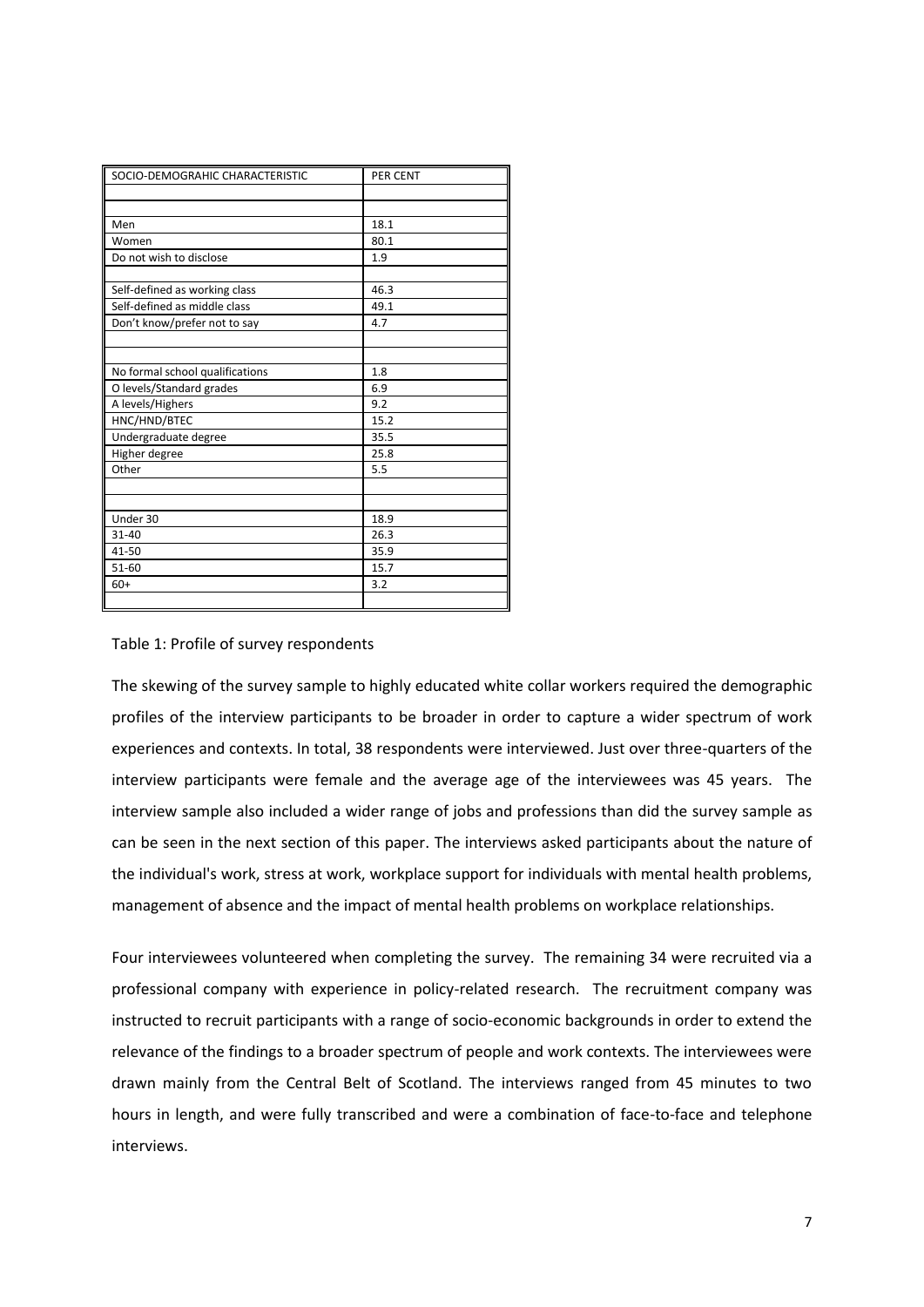When reporting the qualitative data from the survey, due to reasons of anonymity we have not attributed job roles or type of mental health condition. For the interviews we have attributed the health problem and job role to the quotations but changed the name of the participants.

### **The Nature and Prevalence of Problems**

By far the most commonly experienced problems were depression (75 per cent) and anxiety disorders (64 per cent). A substantial number of respondents experienced both of these conditions together. Between eight and 12 per cent of respondents with mental health problems reported experiencing other mental illnesses such as bipolar disorders, phobias, eating disorders or post-natal depression. The full profile of problems experienced is provided in Table 2. It is also worth noting the total number of conditions experienced: 39 per cent of respondents reported one condition; 44 per cent reported two; 28 reported three; 2 per cent four and 1 per cent (3 individuals) reported experiencing 5 out of the list of 9 conditions.

| <b>MENTAL ILLNESS</b>                | PER CENT |
|--------------------------------------|----------|
|                                      |          |
| Depression                           | 78.0     |
| Schizophrenia                        | 0.4      |
| <b>Bipolar Disorder</b>              | 9.1      |
| Phobias                              | 7.3      |
| <b>Obsessive Compulsive Disorder</b> | 5.6      |
| <b>Eating Disorders</b>              | 10.3     |
| Anxiety                              | 64.2     |
| <b>Postnatal Depression</b>          | 10.3     |
| <b>Personality Disorders</b>         | 1.7      |
| Other <sup>1</sup>                   | 10.5     |
|                                      |          |

1

The profile of problems experienced by the interview participants was very similar to that of the survey respondents with the majority of the interviewees also reported some form of depression or anxiety-related problem.

Nearly half of the survey respondents (49 per cent) described the severity of their problems as 'moderate'; 17 per cent categorised their problems as 'mild'; and 29 per cent felt their problems to be 'severe' (ten people could not provide a categorisation). One-way Anova showed that a higher number of reported conditions was associated with a higher perception of severity (F=4.35; p<0.05). It should be noted that individuals with severe mental health problems are often not in employment therefore the fact that the only just over a quarter of respondents defining their problem as severe

Table 2: Profile of mental health problems experienced (multiple responses allowed)

<sup>&</sup>lt;sup>1</sup> These included: sleep problems, Seasonal Affective Disorder, self-harming, Post-traumatic Stress Disorder.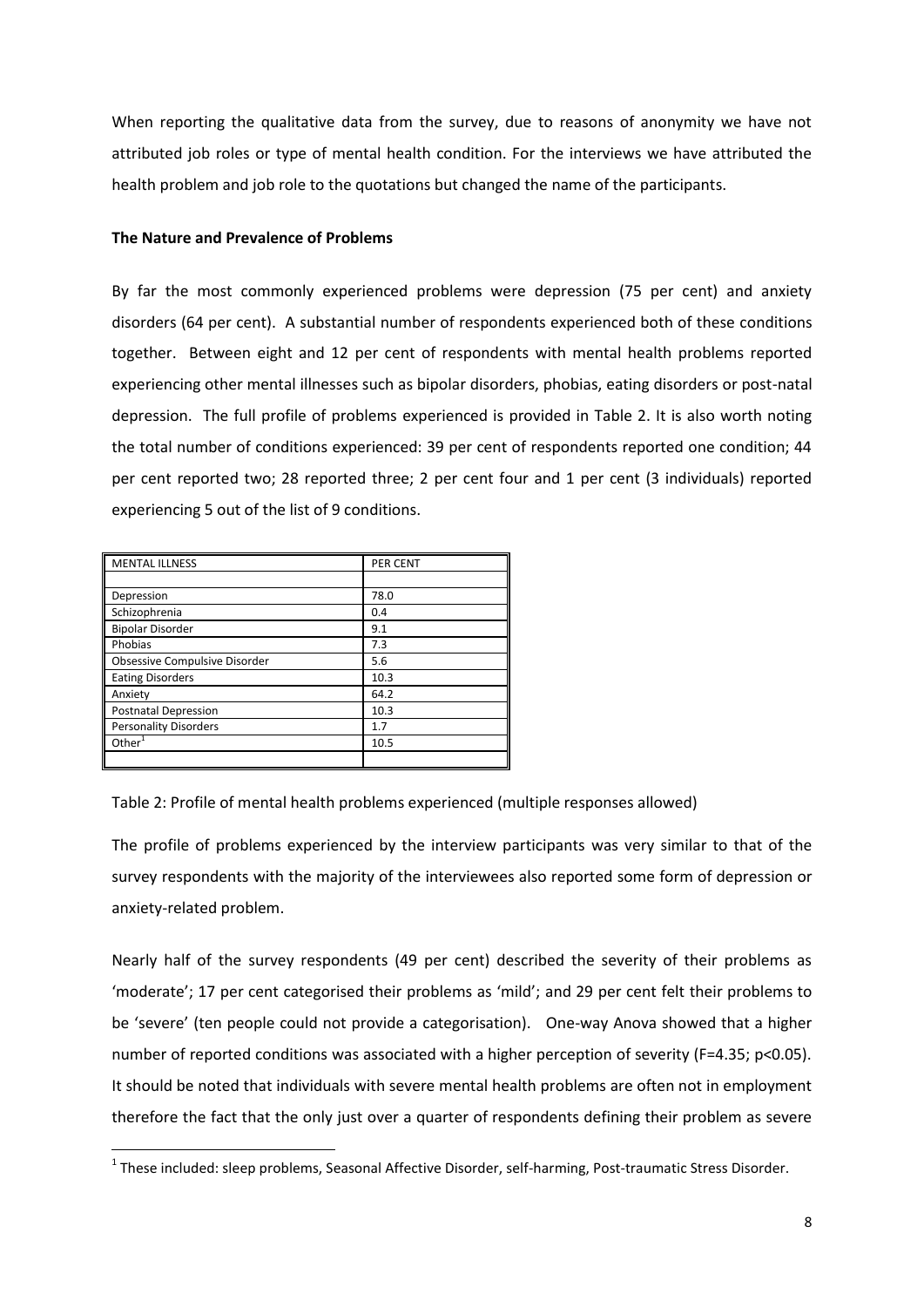is unsurprising. Indeed, Crowther et al. (2001) suggested that about 75 per cent of people with mental illnesses are out of work.

## **The Management of Mental Health at Work**

As Table 3 shows, non-work sources of support vastly outweighed support in the workplace. By far the most common sources of support were the respondent's family and friends (63 per cent)<sup>2</sup>, followed by GP (53 per cent) or specialist medical or counselling support (91 per cent). Within work, support from colleagues (28 per cent) and line managers (23 per cent) were the most commonly experienced. From the survey, of those individuals that disclosed their condition, thirty eight per cent of respondents were either dissatisfied of very dissatisfied with their employers' response, twenty two per cent were neither satisfied or dissatisfied, and forty per cent were either satisfied or very satisfied with the response. However, this question was broader than the specific response of the line manager.

| <b>SOURCE OF SUPPORT</b>             | <b>PER CENT</b> |
|--------------------------------------|-----------------|
|                                      |                 |
| HR/Personnel                         | 8.1             |
| Occupational health (work)           | 8.6             |
| Line manager/supervisor              | 22.9            |
| Colleagues                           | 27.6            |
| Trade union representative           | 5.7             |
| Health and safety representative     | 0               |
| Citizens Advice Bureau               | 1.0             |
| Occupational Health (outside work)   | 3.3             |
| GP                                   | 52.9            |
| Counsellor/psychologist/psychiatrist | 43.3            |
| Family and friends                   | 62.9            |
|                                      |                 |

Table 3: Sources of support for those experiencing mental health problems at work (multiple responses allowed)

As part of the survey, participants were asked what support they did or did not receive from work and how this could have been improved. A text analysis using SPSS found that the most commonly used term within this section was 'line manager' with 22 per cent of the 108 individuals that filled in this section mentioning their line manager. Out of these comments, sixteen provided rather negative accounts, five presented positive accounts, three made neutral comments or mentioned changing line managers, so it was difficult to judge, and one made an interesting observation about the constraints faced by the line manager in their opportunity to support.

 2 A subsidiary question indicated that spouse/partner was the favoured source of support in this sub-category.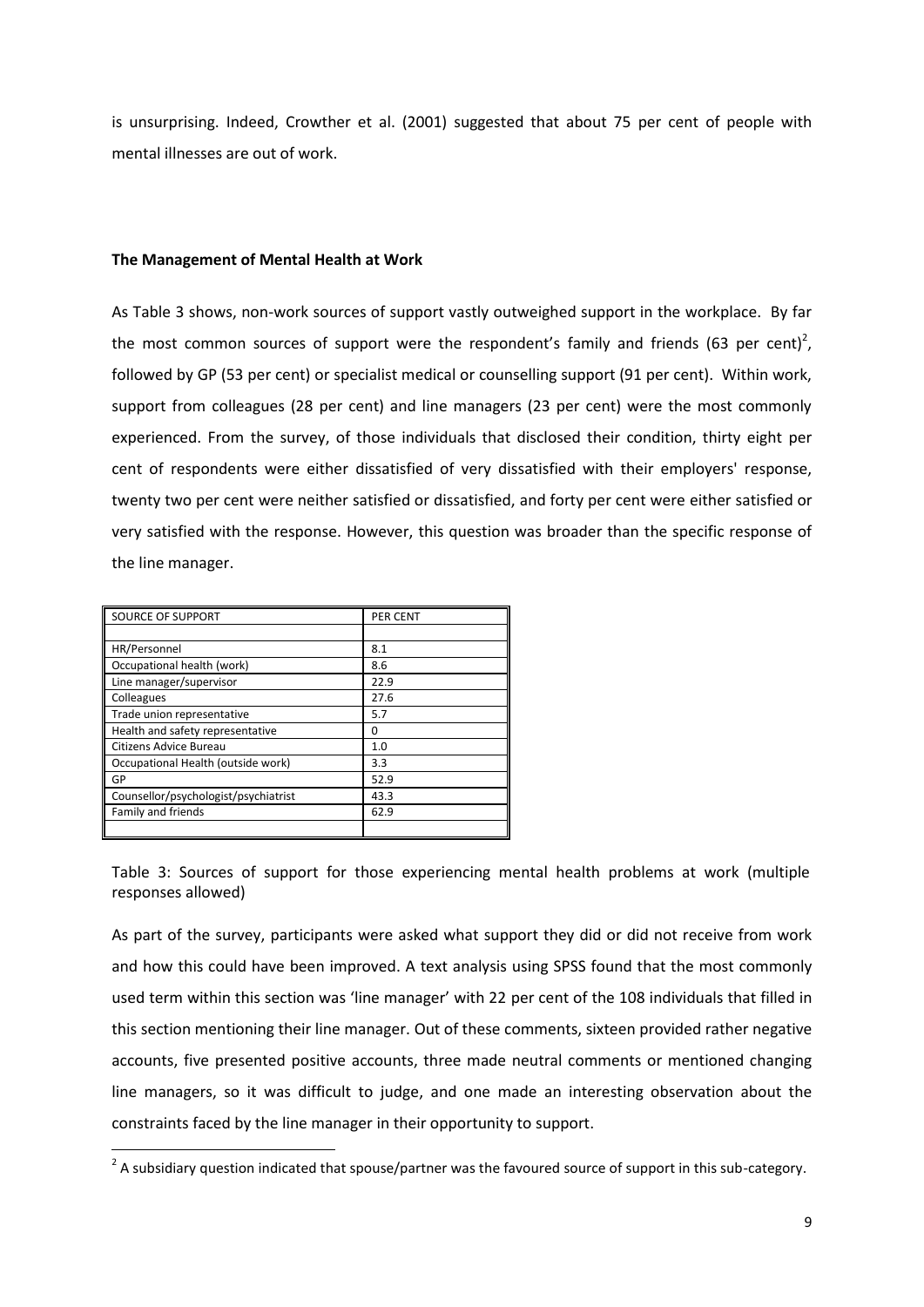The comments about poor line management behaviour were commonly based on the manager being somewhat ignorant about mental health conditions for example,

'Line Manager failed to acknowledge the seriousness of the illness and presented a 'well you don't look unwell' stance'

'I was sectioned following a manic episode, my line manager was annoyed that I did not 'give them any notice' to get my workload covered! I was in hospital for 3 months and when I went back to work it was clear that everyone in the office knew where I had been and why. I resigned 2 months later'

However, one of the respondents referred to lack of training for line managers and another provided a positive account of line management but acknowledged that they were constrained in their ability to act due to formal procedures.

'My line manager could have tried to encourage me to see my GP or a counsellor sooner. I found it difficult to open up to her about the reasons for my anxiety and depression. It would help if managers could get training in handling such difficult conversations'

'My line manager was actually quite nice to me, but the rules and regulations had to be followed and she wasn't able to be flexible in any way. She knew I wasn't lying about my problems and said as much which was good of her, but she was a stuck as a cog in a wheel of a big organisation and had to follow NHS policy which I feel is (ironically) discriminatory'

Within these responses there were still some very positive comments including the two examples given below,

'Time off for weekly counselling appointments (often almost half days), flexibility with leave at short notice, reduced workload, sensitivity with workload/type, regular contact with Line and Section managers, reassuring emails/support from Line and Section manager, confidentiality, awareness, trust, encouragement. I wouldn't have survived if it hasn't been for the support from my Line and Section managers'

'Allowed to work half time on return to work to enable me to be at work and even had flexibility within these hours so I can do less on a 'bad' day and more on a 'good' day. Line manager has been instrumental in my recovery – supportive, interested in my welfare, regular checking in to see that all OK – without this am sure I would be off sick so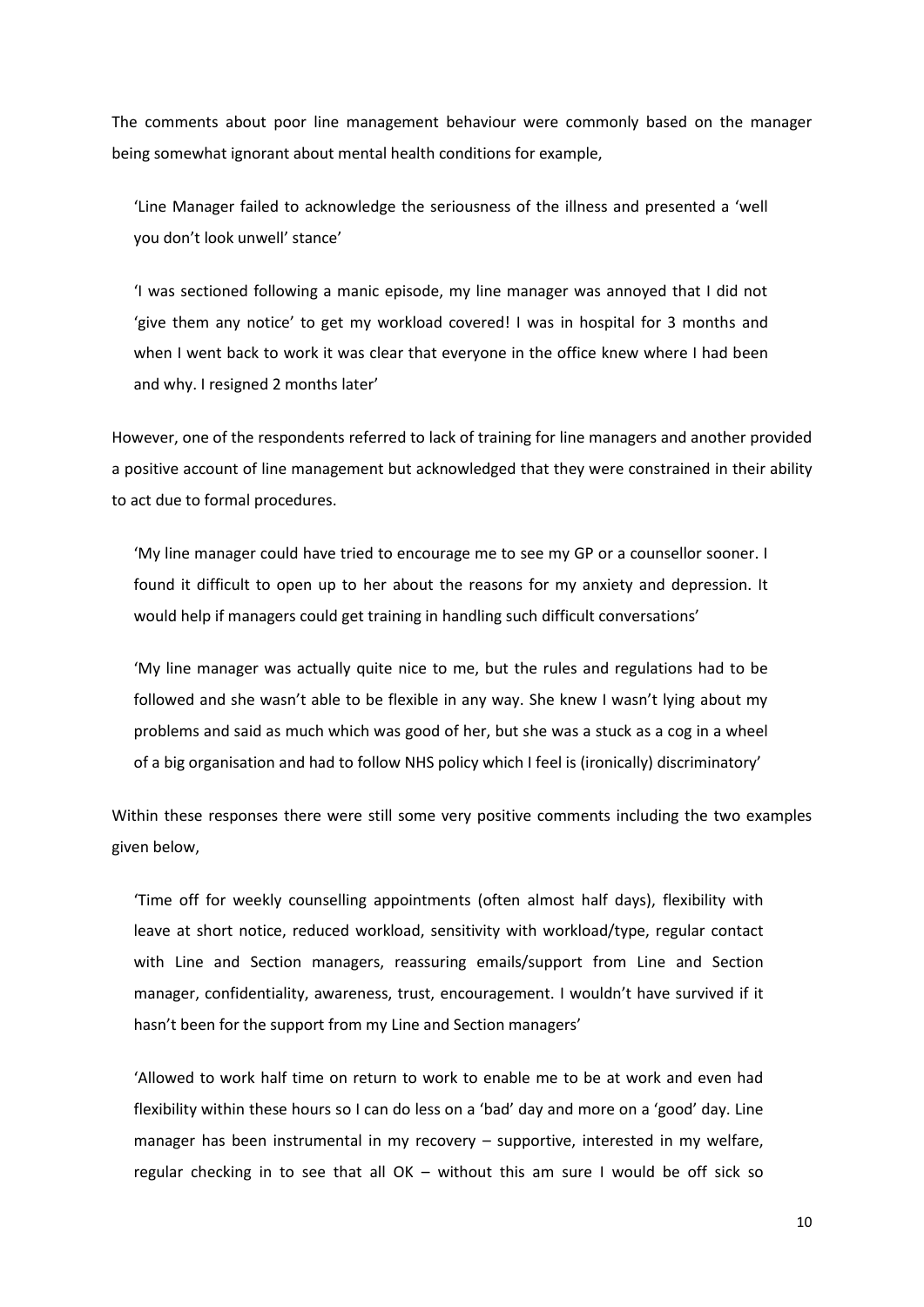everyone gains – me and my recovery and the University as I am getting work done well as no pressure is put on me to 'achieve''

These quotes also illustrate the types of support given by line managers: both instrumental (practical) and emotional (Barrera, 1986).

The interviews allowed for much deeper interrogation of the role of the line manager for employees with mental health problems. It was clear that in some cases, line managers were not only unsupportive of employees but used an individual's mental health problems to discriminate against the employee. The case presented below provides a clear illustration of this.

Anna was working as a manager for a voluntary organisation. While her role predominantly involved co-ordinating activities and managing a small number of staff, rather being hands on with the people her employer ultimately served, she enjoyed the job and got on well with the people she worked with and managed.

However, Anna began to increasingly sense she was being bullied by her line manager. Moreover, Anna strongly believed the bullying to be racially motivated. At the same time Anna began to get heart pains, not sleeping well, not eating as much as she used to do, constantly crying, not wanting to do things with family and friends, having morbid thoughts, and just did not want to go to work. She tried to resolve the matter through filing a grievance against her manager but her deteriorating emotional and mental health and a reluctant human resources department led to several periods of absence, although the problem was still there every time she returned to work.

Anna reports how she found the human resources department to be a "brick wall" between herself and her quest for some level of justice. Anna knew her employer had the policies in place to deal with such matters, yet sensed her case was like "opening a can of worms" and human resources just "didn't want to go there".

After a further period of absence Anna gave notice of her intention to leave, yet received no specific correspondence from her employer on her decision, nor was she invited to an exit interview that she herself routinely carried out as a manager. Following a brief period of unemployment Anna found a job that both suited her and allowed her a chance to champion the causes of people who have been badly treated at work.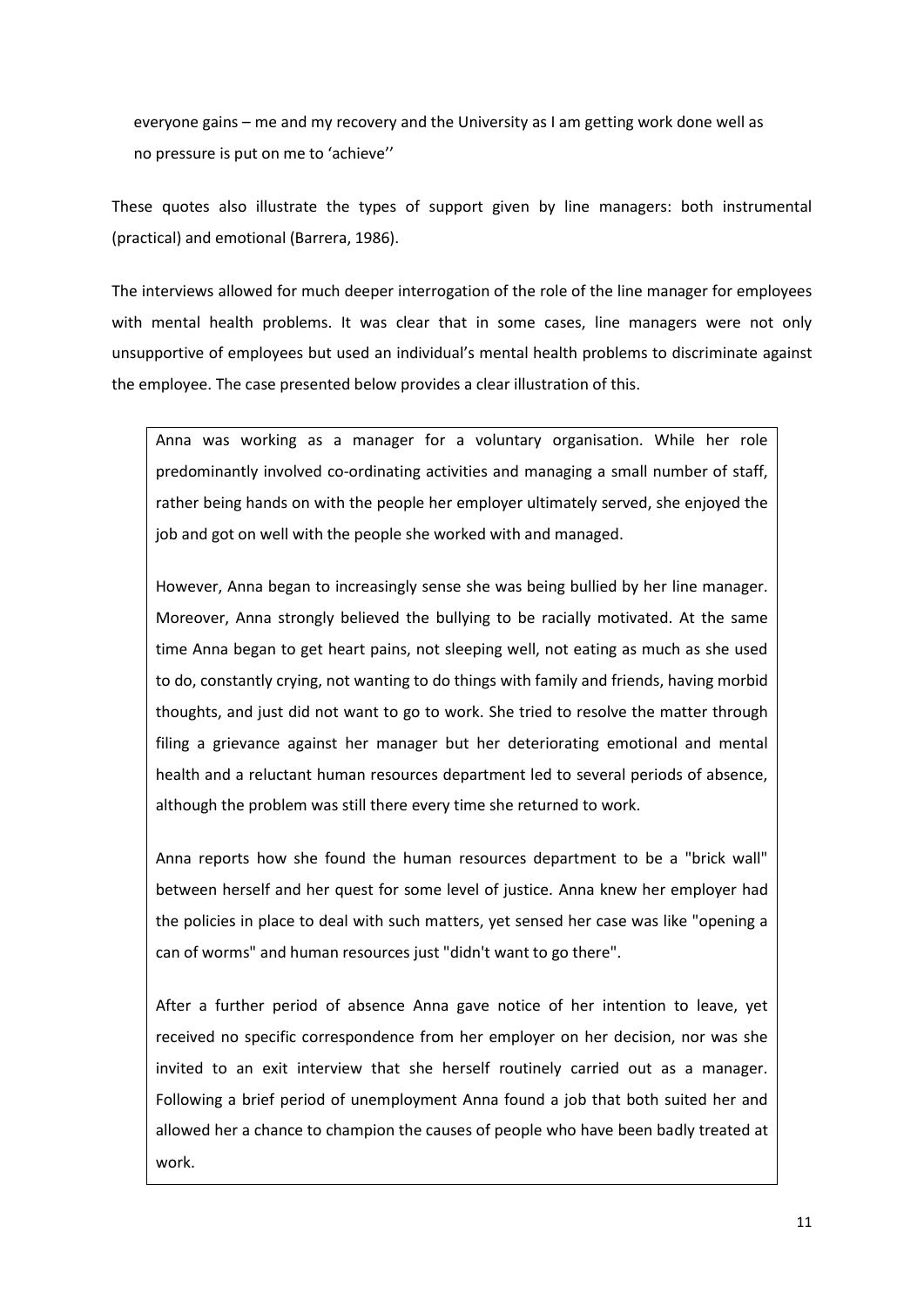Her current job is not as well paid and more precarious than her previous job, but Anna is now on the road to recovery.

As with the survey data, the interviews revealed how crucial line manager support was in facilitating a successful return to work. The following quotes are indicative of two contrasting experiences:

'Yeah I feel [my line manager] was fine. I mean she asked me if I was ready to come back and I said "yeah" and she was like "are you sure, it's maybe a bit quick for you?" and she was no wanting me to relapse and be off again, but no I says to her "I don't know how other people would be but in my way I need to get out of here"'

'No support from managers at all. Had indicated that I was unable to do all that was being asked of me at work but there was just continued pressure to carry out more and more tasks. Treated poorly on return to work. I was put in a room on my own on my return to work. I was not told what job I would return to although that had been a stipulation of my GP that I needed to be aware of what I was going to be doing on my return to work'

Again as with the survey data, there was some indication in the interviews that line managers were in a very compromised position. They were not only bound by organisational rules but they were also measured by their unit's performance and the line manager sometimes took a difficult approach towards the individual with the mental health problem as they were concerned that this person would impact upon the group's performance. Such a scenario is described by Lisa, a public sector worker who was suffering from stress and depression.

'To be quite truthful... nobody would listen to me ... and as far as I was concerned I was really let down by my work. I was definitely let down by the people I was working with, someone should have listened to me, but my boss, he was just too, he done what... he played the game. He was too scared to say anything to anybody but the one above him just wanted everything to look as if it was running smoothly and it wasn't and he didn't want to know what I had to say'

Many of the participants were very self-conscious about their illness for example, Catherine a hairdresser who suffered from depression noted 'If you tell someone you've a mental illness they are uncomfortable and you end up feeling sorry for them ... it's definitely something to be ashamed of'. This feeling was often exacerbated by managers who were uncomfortable with discussing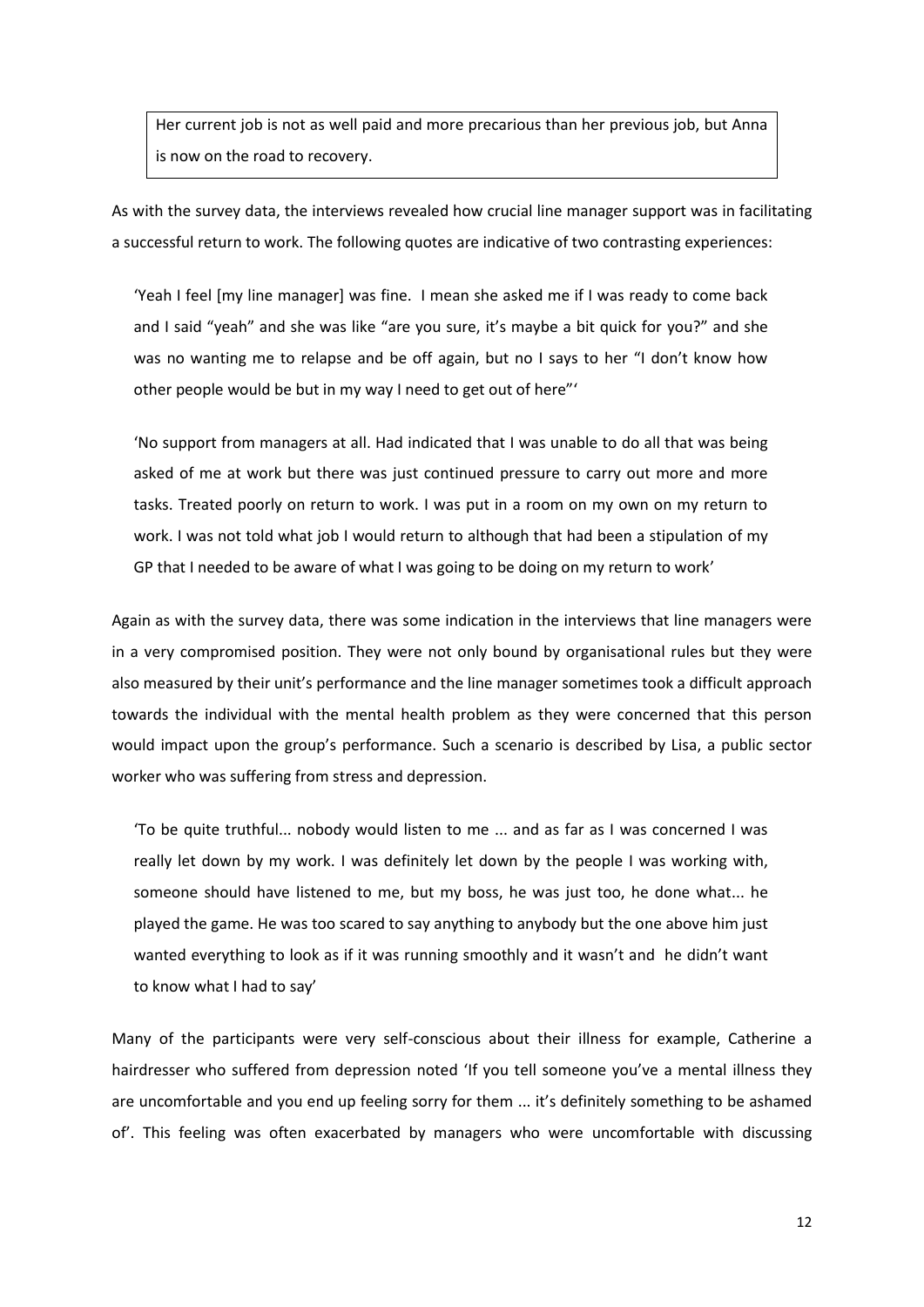mental health problems and stigmatised colleagues who were open about their condition. Such a scenario is described by Gina, a domestic assistant suffering from depression.

'I hadn't been off with it or anything, I think I was in a meeting with her (line manager) and I just brought something up and she had asked me if I was feeling a wee bit low and I said 'I can do sometimes' but I made out that I didn't want it to affect my work or anything like this and she said that there was sort of counselling thing you could go to, but then I've never even brought up that I was feeling horrible like this or anything and she's never asked… you're quite scared to take time up because there's a girl that works during the week that's had sickness and seemingly her sickness wasn't too bad and she got like paid off, sacked for it. I got pulled up (for being absent) a couple of months ago and I was told that ...it's like a scare tactic ... so it's 'your job's in jeopardy' that sort of thing

As can clearly be seen from many of the stories that we have reported, there were some very uncomfortable scenarios where an employee did not receive the full support of their line manager. Yet, from some of the situations where participants felt unsupported by their direct manager, there were often colleagues and other managers who were able to provide support and guidance for individuals. One very traumatic story we encountered was a security guard who had experienced a number of significant traumas in his life (including drug addiction) and whilst he was at work he witnesses a suicide from a man living above the shop in which he was working. Keith, was not employed by the shop but had good relationships with the staff he worked with. His own line manager allowed him two days off work and insisted he returned on day three. Over time he was diagnosed as suffering from depression and post traumatic disorder. Through this, he received an amazing amount of support from his colleagues in the store as this quote shows.

'it was like even the area manager XXXXX from XXXXX, he took me basically under his wing, he'd say 'you're part of my staff', do you know what I mean, and it was like 'if you need anything just phone the shop and tell them you're going to be late, we'll organise to get you booked on so you don't lose anything' and it was like 'why can't my boss be like you?' so down to earth.'

As with the survey responses there were still a number of positive accounts of direct line manager behaviour. As Colin a lorry driver who suffers from depression describes,

'Well the employer I'm under just now, I actually know him, I know him pretty well, my boss, he understand that I suffer from depression and that and he kind of allows it, well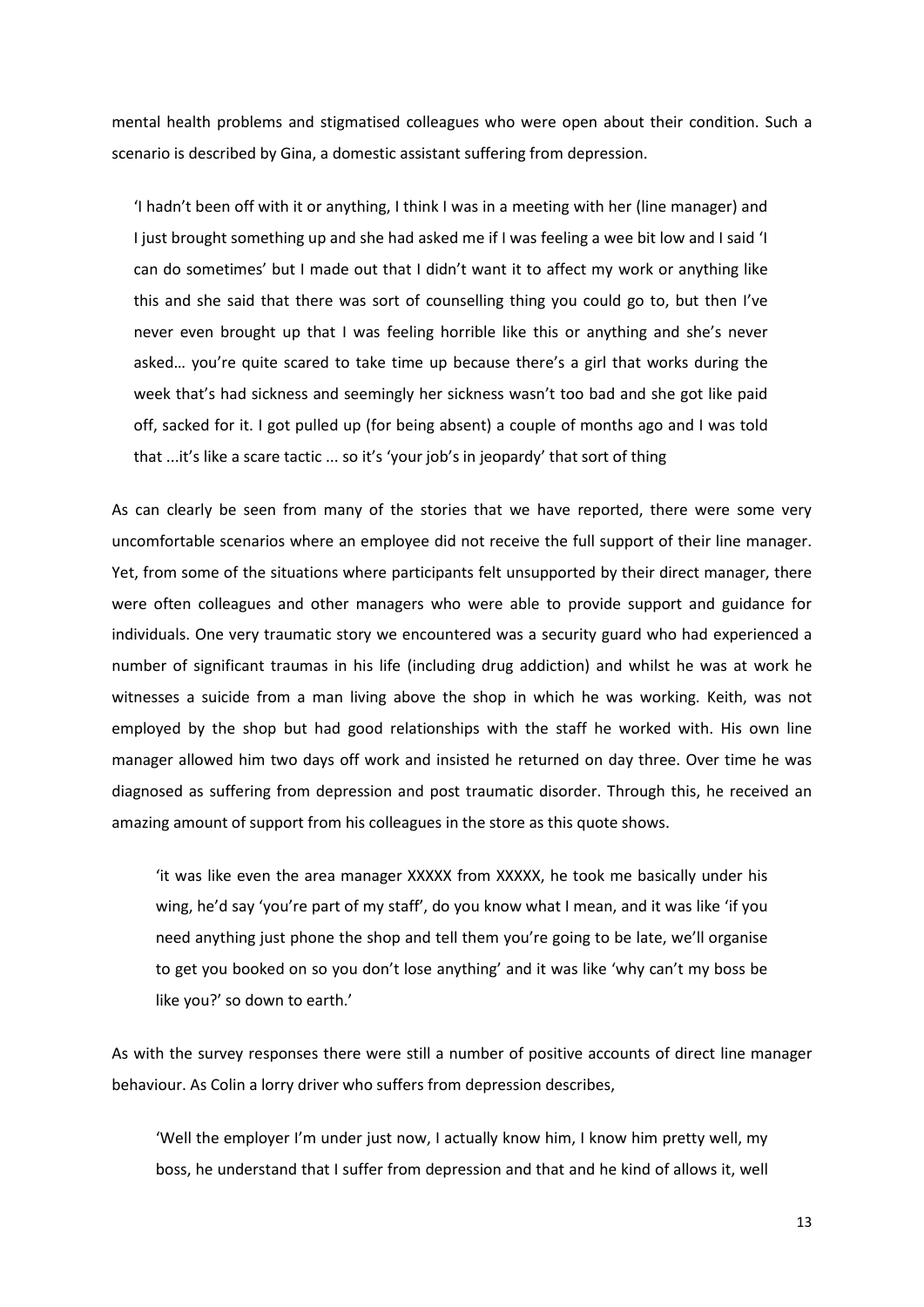not allows it but he just tells me to give him a phone when I'm feeling between and then I go back to work<sup>3</sup>

This section will end with a detailed account of an occasion where line management were supportive and behaved in a professional and caring manner.

Paula works as a bank associate and has been in her current job for approximately 10 years. The work involves having a "good head for figures", working with a small team and is "very hands on", with "lots of deadlines to meet".

However, seven years ago Paula's life changed dramatically with the loss of her baby in the advanced stages of pregnancy and shortly after her father died from a relatively brief illness.

During time off to recover from the first bereavement Paula was diagnosed with depression by her GP and prescribed anti-depressants. Paula felt uncomfortable with the idea of taking anti-depressants and instead began to plan a return to work after approximately two months of absence.

The return to work process began informally with such discussions between Paula's managers and Paula being held in a city centre cafe. Over the coming months Paula's employer organised regular visits for her to the company nurse, in company time, and also arranged for private bereavement counselling close to where she lived.

Paula also points out how kind and thoughtful comments and gestures by colleagues played a part in the recovery process too.

Since her return to work Paula has had no period of absence due to depression and reports high levels of job satisfaction and an employer more than satisfied with her efforts and commitment. Paula says she is now over the worst and making good progress.

1

 $3$  It should be noted that Colin was still not paid for the days he has had to take of work due to depression.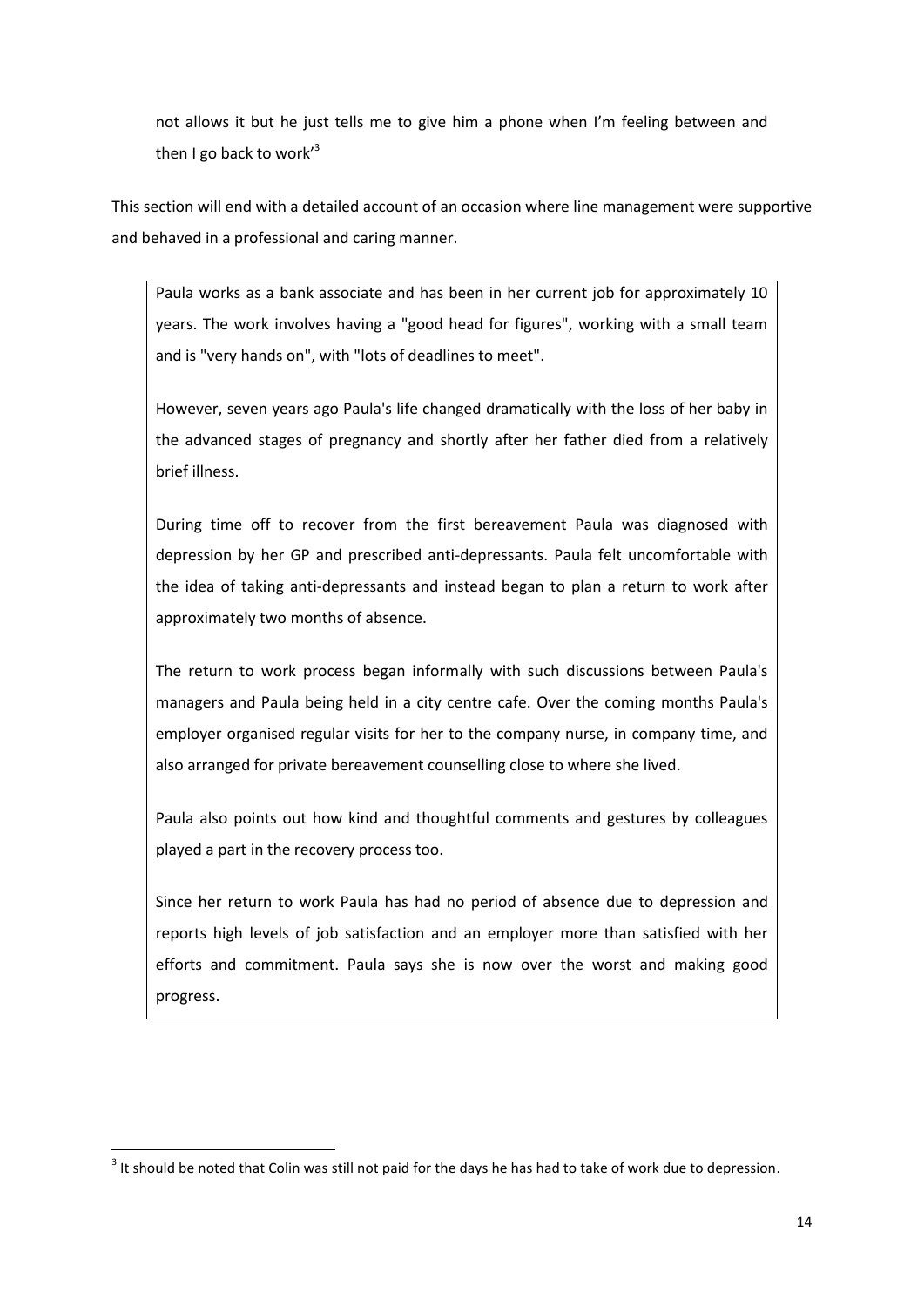#### **Discussion and Conclusions: The good, the bad and the compromised**

Work brings with it both pressures on mental health and positive opportunities (Pilgrim et al. 2008). Whilst Sayce (2000) argues that unemployment is damaging to individuals with already impaired mental health, poorly paid and insecure employment is equally damaging (Rogers and Pilgrim, 2003). Yet, we also found that employees, in reasonably 'good' jobs and were suffering from mental ill health could be also impaired by poor and unsupportive management. Although we encountered many positive accounts of line management behaviour, the dominant narrative from both survey and interview participants was of poor handling of employees with mental health problems by their direct managers. Our data confirmed Tse's (2003) position that mental health problems are indiscriminate in affecting individuals regardless of age, gender, income and social class and that problems with line management's appropriate handling of employees occurred irrespective of the type of work in which an individual was engaged.

For many of our participants, the difficulties with line management occurred at the point of disclosure. Often the experience of disclosure was a negative one, either because of the reaction they had received or because they had not actively chosen to disclose their condition. Negative reactions included hostility and inertia, often on the part of an individual's line manager who frequently did not know what to say or how to react so they either said nothing or acted, in the eyes of the individual with the condition, inappropriately. This sort of situation can quickly descend into a vicious circle as the employee with the mental health condition feels it is easier not to tell people. Our findings showed that a sizeable proportion of people had not disclosed their condition, nor felt they should do so. We know from research in other areas (e.g. sex orientation) that keeping such 'secrets' at work, far from being easier, places a considerable burden on the employee, often with a concomitant effect on their work performance (Guasp and Balfour, 2008).

For those that did disclose, there was a perception of stigmatisation both by the employee themselves and by the line manager (Baldwin and Marcus, 2006). Historically, those with mental health problems have always been a stigmatised group located somewhere between the deserving and the underserving poor and viewed as emotionally deviant as well as being feared and distrusted (Rogers and Pilgrim, 2003). Whilst such an extreme position was not explicitly found in our data the anxiety of disclosure was partly embedded in the potential and real reactions that participants experienced in the workplace.

In the most positive cases, line managers played a vital role in supporting employees with mental health problems, both in terms of emotional support, but also delivering practical help, e.g.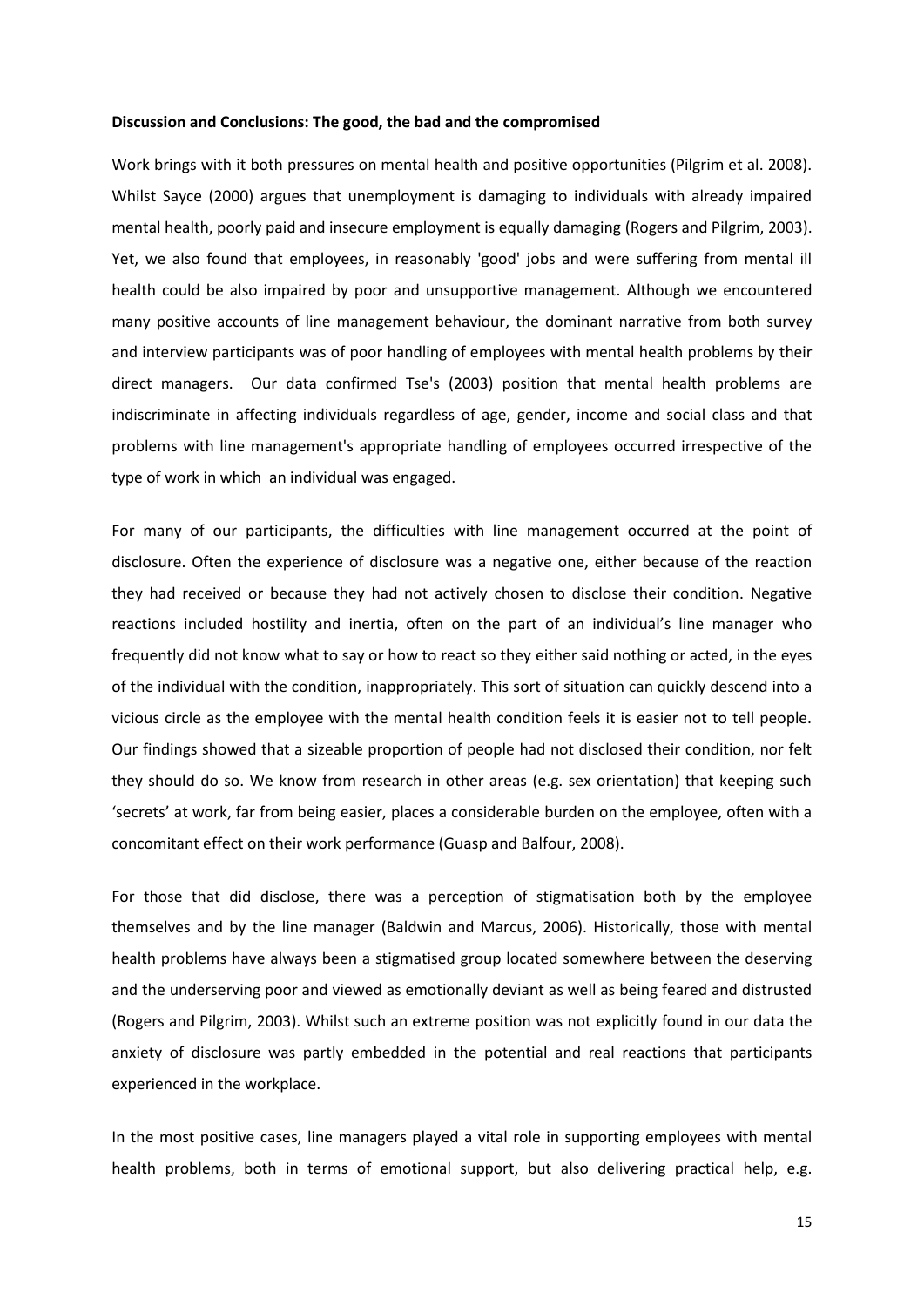facilitating flexible working or adjusting workloads. It is clear that this dual roles that line managers play, and providing training and support for them, is crucial. As Shift (2009) established, a supportive and responsive line manager can play a role beyond just supporting the employee in question but can also assist in unpicking the stigma and discrimination that surrounds mental health issues. Moreover, in cases of effective line management employees appear to also have fewer problems with sickness absence issues.

So, why is it so difficult for line managers to provide such support universally and what scope do line managers require to effectively manage employees with mental illness? Many line managers have reached their positions because of technical ability – they are not automatically good people managers and are certainly not automatically mental health experts. As previous research and our own work has established, many line managers were insufficiently trained in appropriate management of employees with mental health problems (e.g. Cunningham et al., 2004) and participants were aware of this fact.

Line managers are in a challenging position. On the one hand they are often responsible for devolved HRM responsibilities, yet frequently have little control over HRM issues and have limited information or training as to how to handle 'people management' matters. Moreover, echoing the work of Sainsbury et al. (2008), we found that one of the priorities of line managers is employee productivity and taking responsibility for the effectiveness of their cost centres. This, in many scenarios, contradicts their other role which involves supporting and nurturing employees. If line managers identify HRM responsibilities as operating against activities that they believe enhance or maintain productivity (such as perceiving that those with mental health problems may have high levels of absenteeism) they may not perform their HRM duties appropriately. Moreover, as we noted previously, line mangers may have neither the training to recognise how to manage people with mental health problems nor the scope to operationalize this.

In the cases that described above where employees were treated with sensitivity as well as being given the necessary flexibility to arrange work around their health requirements we can only assume that as well as possessing appropriate interpersonal skills, the line manager had sufficient devolved responsibility for facilitating flexible working or adjusting workloads. It should also be noted that not all people with mental health problems need adjustments at work and can manage with almost no, or minimal intervention.

Overall, there are a number of factors that could, or rather should, improve the ability of line managers to look after employees with mental health problems. Importantly, managers need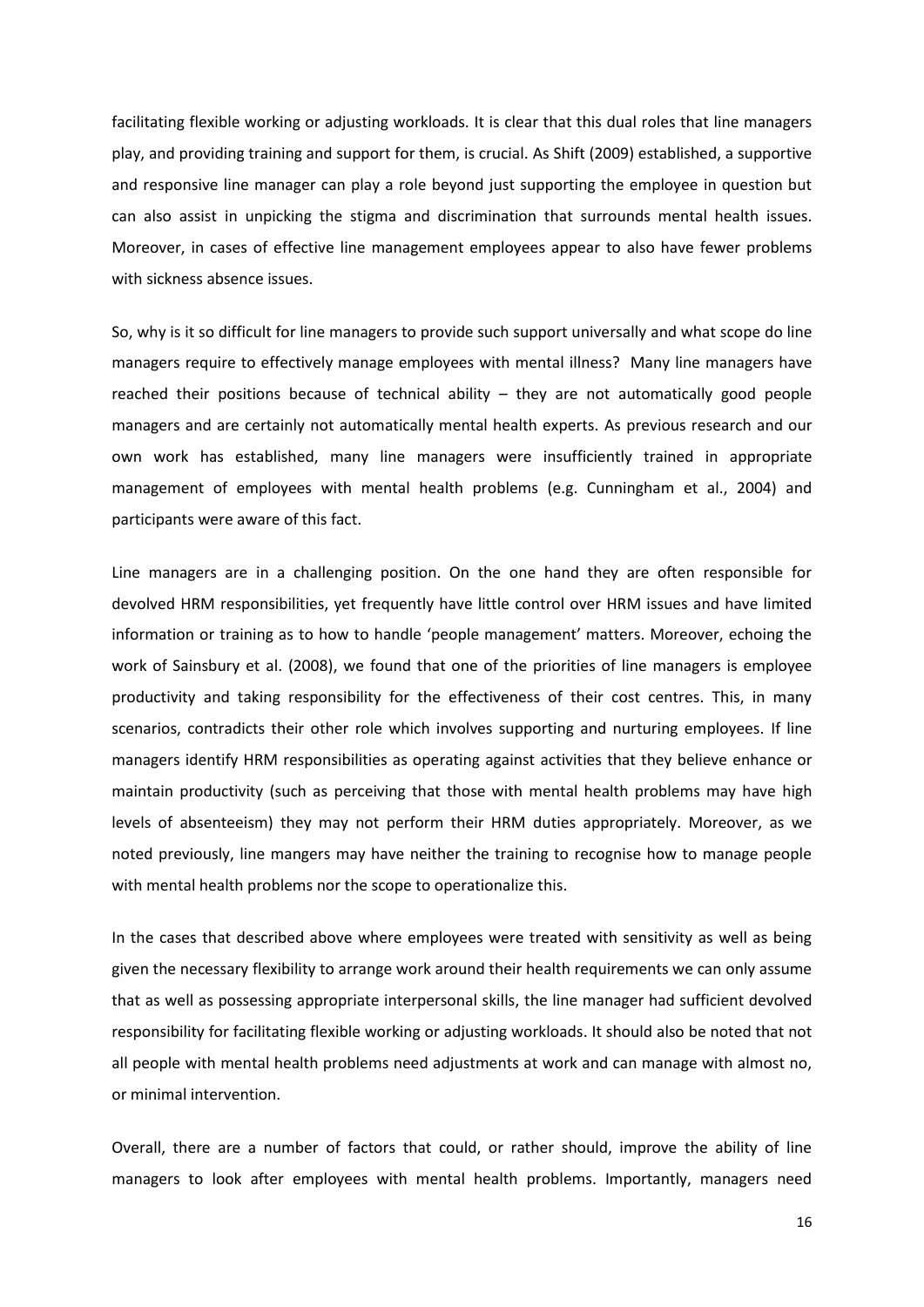awareness training about mental health problems as well as training in how to appropriately support employees with ill health. Line managers need to be given scope to adjust workload or the location of work for employees without any penalty to the performance of their unit to avoid the tension between performance targets and good management.

Line managers and colleagues can provide valuable practical and emotional support to people with mental health problems and general levels of awareness and knowledge about mental health issues would help them to provide this support. A clear finding from the current study was that active involvement and dialogue between employees who have mental health problems and their line manager and other relevant staff yields the most positive and mutually beneficial results. As well as promoting control for those experiencing the problem, this also serves to take some of the burden away from the line managers.

# **References**

Alexander, L. and Link, B. (2003), "The Impact of Contact on Stigmatizing Attitudes Towards People With Mental Illness", *Journal of Mental Health,* Vol. 12, No. 3, pp. 271-289.

Baldwin, M. and Marcus, S. (2006), "Perceived and Measured Stigma Among Workers With Serious Mental Illness", *Psychiatric Services*, Vol. 57, No. 3, pp. 388-392.

Barrera, M (1986), "Distinctions Between Social Support Concepts, Measures and Models", *American Journal of Community Psychology*, Vol. 14, No. 4, pp. 413-445.

Beattie, R. (2006), "Line Managers and Workplace Learning: Learning from the Voluntary Sector", *Human Resource Development International*, Vol. 9, No. 1, 99 – 119.

Boardman, J. (2011), "Social Exclusion and Mental Health – How People With Mental Health Problems are Disadvantaged: An Overview", *Mental Health and Social Inclusion*, Vol. 15, No. 3, pp. 112 - 121

Corrigan, P. (2003), "An Attribution Model of Public Discrimination Toward Persons With Mental Illness", *Journal of Health and Social Behavior,* No. 44, Vol. 2, pp. 162-179.

Crowther R, Marshall M, Bond G R, Huxley P. (2001) "Helping people with severe mental illness to obtain work: a systematic review". *British Medical Journal*, Vol. 322 No. 7280 pp.204-208.

Dick, P. and Hyde, R (2006), "Line Manager Involvement in Work-life Balance and Career Development: Can't Manage, Won't Manage?", *British Journal of Guidance & Counselling*, Vol. 34, No. 3, pp. 345-364.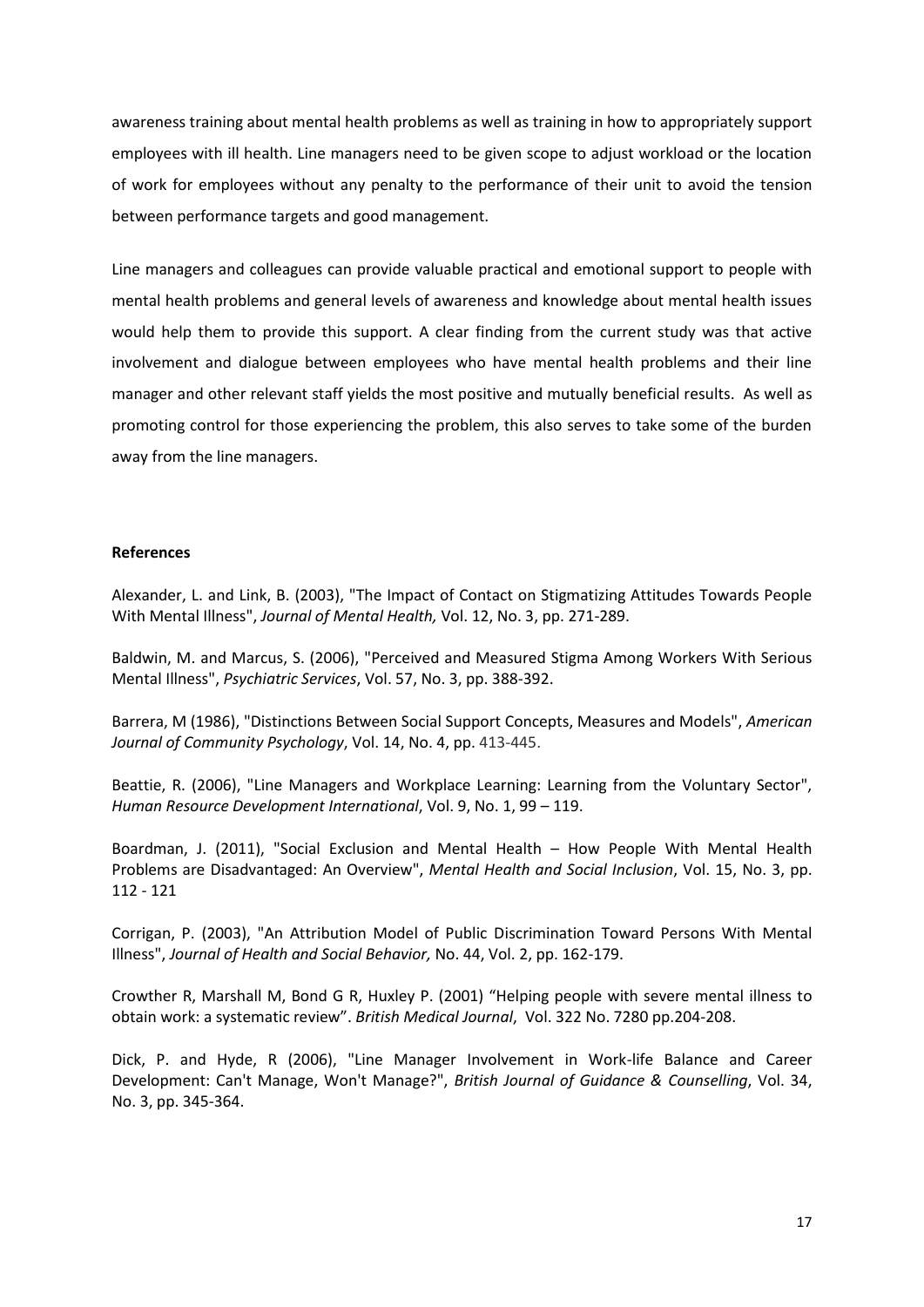Cunningham, I., James, P. and Dibben, P. (2004), "Bridging the Gap between Rhetoric and Reality: Line Managers and the Protection of Job Security for Ill Workers in the Modern Workplace", *British Journal of Management*, Vol. 15, pp. 273–290.

Guasp, A. and Balfour, J. (2008), *Peak Performance: Gay People and Productivity*, London: Stonewall.

Hale, C. (2005), "Rooted in Supervision, Branching into Management: Continuity and Change in the Role of First-Line Manager", *Journal of Management Studies,* Vol. 42, No. 3, pp. 471-506.

Hallier, J. and Lyon, P. (1996), "Job Insecurity and Employees' Commitment", *British Journal of Management,* Vol. 7, No. 1, pp. 107-123.

Irvine, A. (2011), "Something to Declare? The Disclosure of Common Mental Health Problems at Work", *Disability & Society*, Vol. 26, No. 2, pp. 179-192.

Jenkins, J. H. (1993). *Ethnopsychiatry* (pp. 203–221).221), Albany, NY. State University of New York Press.

Kahn, R. and Byosiere, P. (1992), "Stress in Organizations", in Dunnette, M. and Hough, L. (Eds.), *Handbook of Industrial and Organizational Psychology* (2nd ed., Vol. 3), Palo Alto, CA: Consulting, pp. 571-650.

Kinzie, J. (2000), "The Historical Relationship Between Psychiatry and the Major Religions", in Boehnlein, J. (Ed.), *Psychiatry and Religion: The Convergence of Mind and Spirit Issues in Psychiatry*, Washington: American Psychiatric Publishing, pp. 3-26.

Kuvaas, B. and Dysvik, A. (2007), " Exploring Alternative Relationships Between Perceived Investment in Employee Development, Perceived Supervisor Support and Employee Outcomes", *Human Resource Management Journal*, Vol. 20, No. 2, pp. 138–156.

Larsen, H. and Brewster, C. (2003) ,"Line Management Responsibility for HRM: What is Happening in Europe?", *Employee Relations*, Vol. 25, No. 3, pp. 228 - 244.

Leisink, L. and Knies, E. (2011), "Line Managers' Support for Older Workers", *The International Journal of Human Resource Management*, Vol. 22, No. 9, pp. 1902–1917.

McCarthy, A., Darcy, C. and Grady, G. (2010), "Work-life Balance Policy and Practice: Understanding Line Manager Attitudes and Behaviors", *Human Resource Management Review*, Vol. 20, pp. 158– 167.

Major, B. and O'Brien, L. (2005), "The Social Psychology of Stigma", *Annual Review of Psychology*, Vol. 56, pp. 393-421.

Melzer, D., Fryers, T. and Jenkins, R. (2004), *Social Inequalities and the Distribution of the Common Mental Disorders: A Report to the Department of Health Policy Research Programme*, Brunner-Routledge: London.

Munir, F., Randall, R. Yarker, J. and Nielsen, K. (2009), "The Influence of Employer Support on Employee Management of Chronic Health Conditions at Work", *Journal of Occupational Rehabilitation,* Vol. 19, pp. 333–344.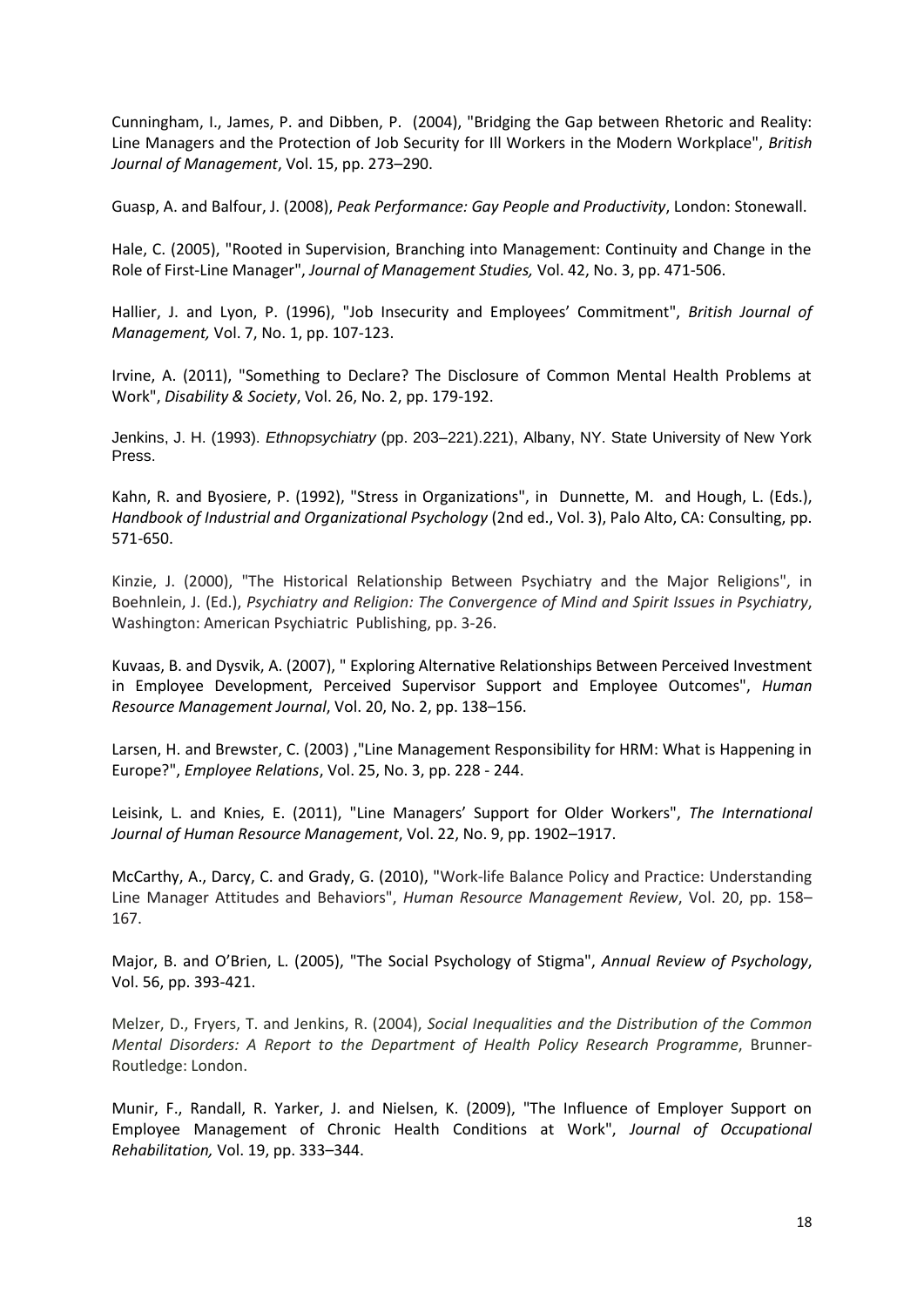NHS (2009), *Adult Psychiatric Morbidity in England, 2007: Results of a Household Survey.* London: The NHS Information Centre for Health and Social Care.

Nixon, J. and Carroll, M. (1994), "Can a Line Manager also Be a Counsellor?", *Employee Counselling Today*, Vol. 6, No. 1 pp. 10 -15.

Office for National Statistics (2001), *Psychiatric Morbidity Among Adults Living in Private Households*, London: The Stationery Office.

Office for National Statistics (2007), *Labour Force Survey*, available at: http://www.statistics.gov.uk/STATBASE/Source.asp?vlnk=358&More=Y

Pilgrim, D., Kinderman, P. and Tai, S. (2008), "Taking Stock of the Biopsychosocial Model in 'Mental Health Care', *Journal of Social and Psychological Sciences*, Vol. 1, No. 2, pp. 1–39.

Purcell, J. and Hutchinson, S. (2007), "Front-line Managers as Agents in the HRM Performance Causal Chain: Theory, Analysis and Evidence", *Human Resource Management Journal*, Vol. 17, no. 1, pp. 3– 20.

Renwick, D. (2003), "Line Manager Involvement in HRM: An Inside View", *Employee Relations*, Vol. 25, No. 3, pp. 262 – 280.

Rogers, A. and Pilgrim, D. (2003), *Mental Health and Inequalities*, Palgrave Macmillan, Basingstoke.

Sainsbury, R., Irvine, A., Aston, J., Williams, C. and Sinclair, A. (2008), *Mental Health and Employment*, Research Report No 513, London, Department for Work and Pensions.

Sayce, L. (2000), *From Psychiatric Patient to Citizen: Overcoming Discrimination and Social Exclusion*, London: Macmillan.

Schott, R. (1999), "Managers and Mental Health: Mental Illness and the Workplace", *Public Personnel Management*, Vol. 28, No. 2, pp. 161-84.

Schneider, J. and Bramley, C. (2008), "Towards Social inclusion in Mental Health?", *Advances in Psychiatric Treatment*, Vol. 14, pp. 131-138

Shift (2009), *Line Managers' Resource: A Practical Guide to Managing and Supporting People with Mental Health Problems in the Workplace*, London: Shift.

Sims, R., Veres III, J., Jackson, K. and Facteau, C. (2001), *The Challenge of Front-line Management: Flattened Organizations in the New Economy*, Westport: CT, Quorum Books.

Thomann, T. and Strickland, D. (1990), "Line Managers and the Daily Round of Work: The Front-line Defense Against Sexual Harassment", *Industrial Management*, Vol. 32, No. 3, pp. 14-16.

Thornhill, A. and Saunders, M. (1998), "What if Line Managers Don't Realize They're Responsible for HR?", *Personnel Review*, Vol. 27, No. 6, pp. 460 – 476.

Tse, S. (2004), "What do Employers Think About Employing People With Experiences of Mental Illness in New Zealand Workplaces?', *Journal of Vocational Rehabilitation*, Vol. 23, No. 3, pp. 267– 274.